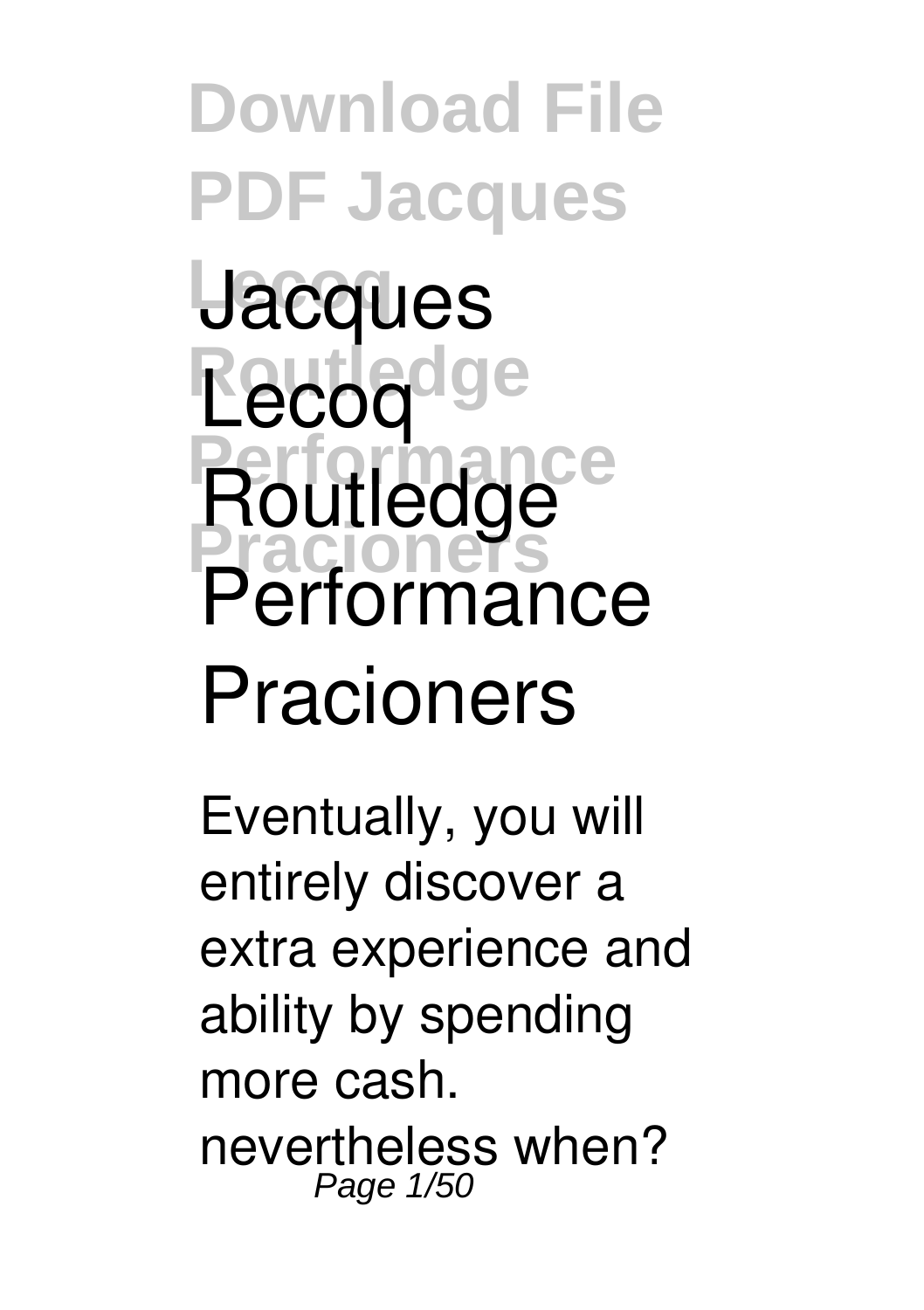**Lecoq** pull off you take that you require to acquire **Performance** significantly cash? those every needs Why don't you try to get something basic in the beginning? That's something that will guide you to understand even more concerning the globe, experience, some places, later Page 2/50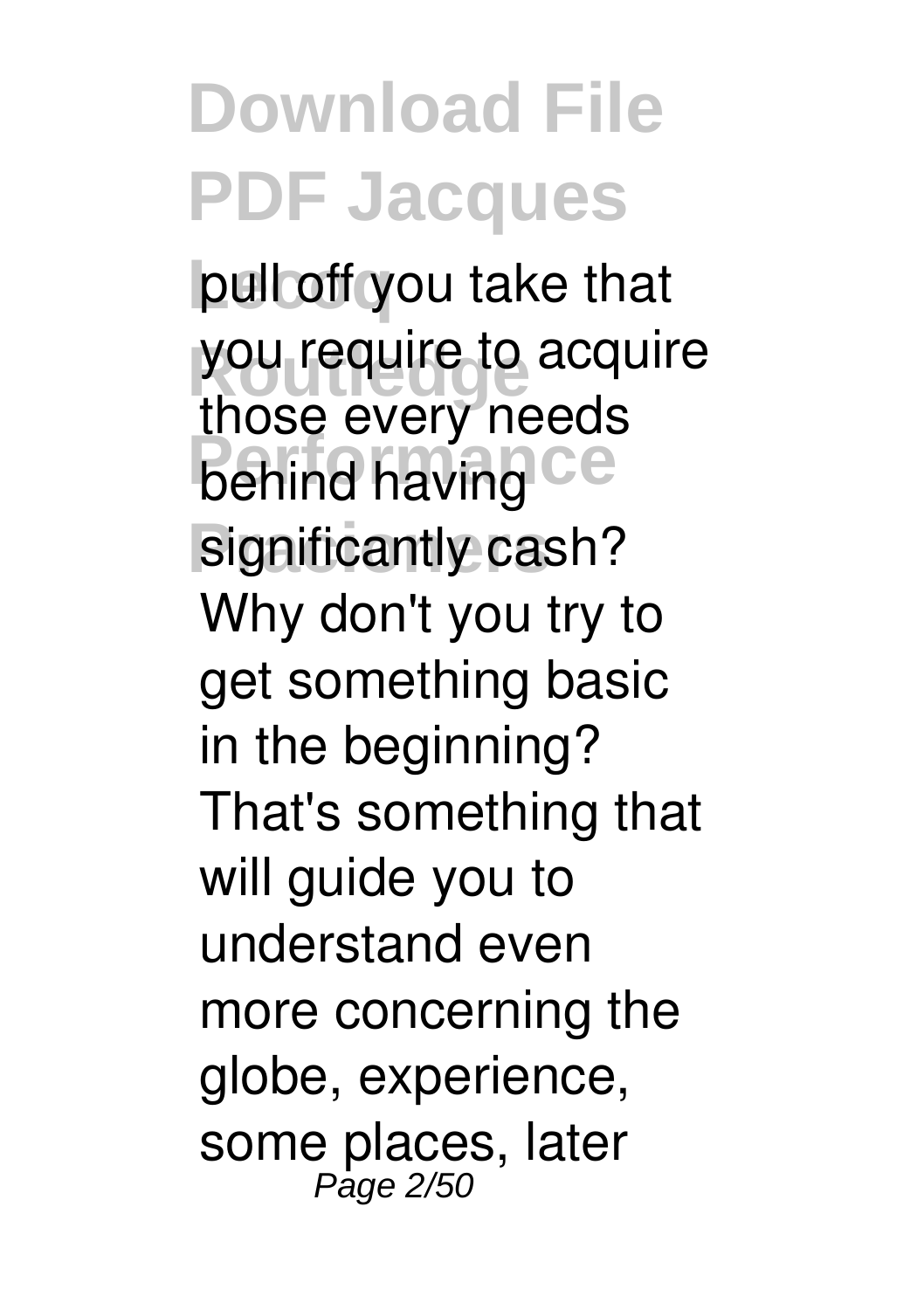than history, amusement, and a lot **Performance** more?

It is your categorically own period to put-on reviewing habit. accompanied by guides you could enjoy now is **jacques lecoq routledge performance pracioners** below.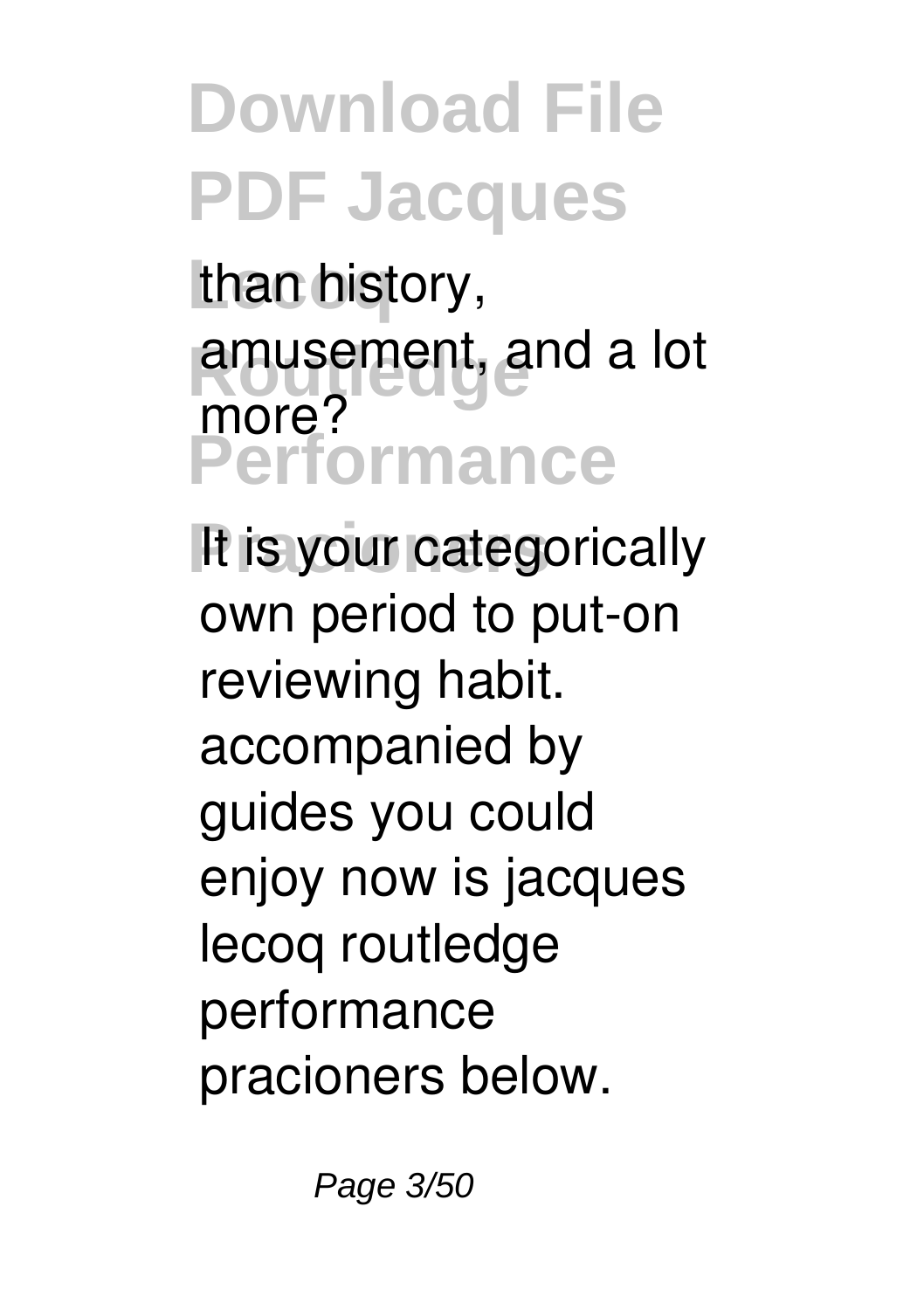**Lecoq Routledge** Jacques Lecoq **Performance** Performance **Pracioners** Pracioners **Routledge** It is thirteen years since theAfrican **Theatreseries** published its previous volume discussing the role of women in the performance cultures of the ... She went to France and trained in Page 4/50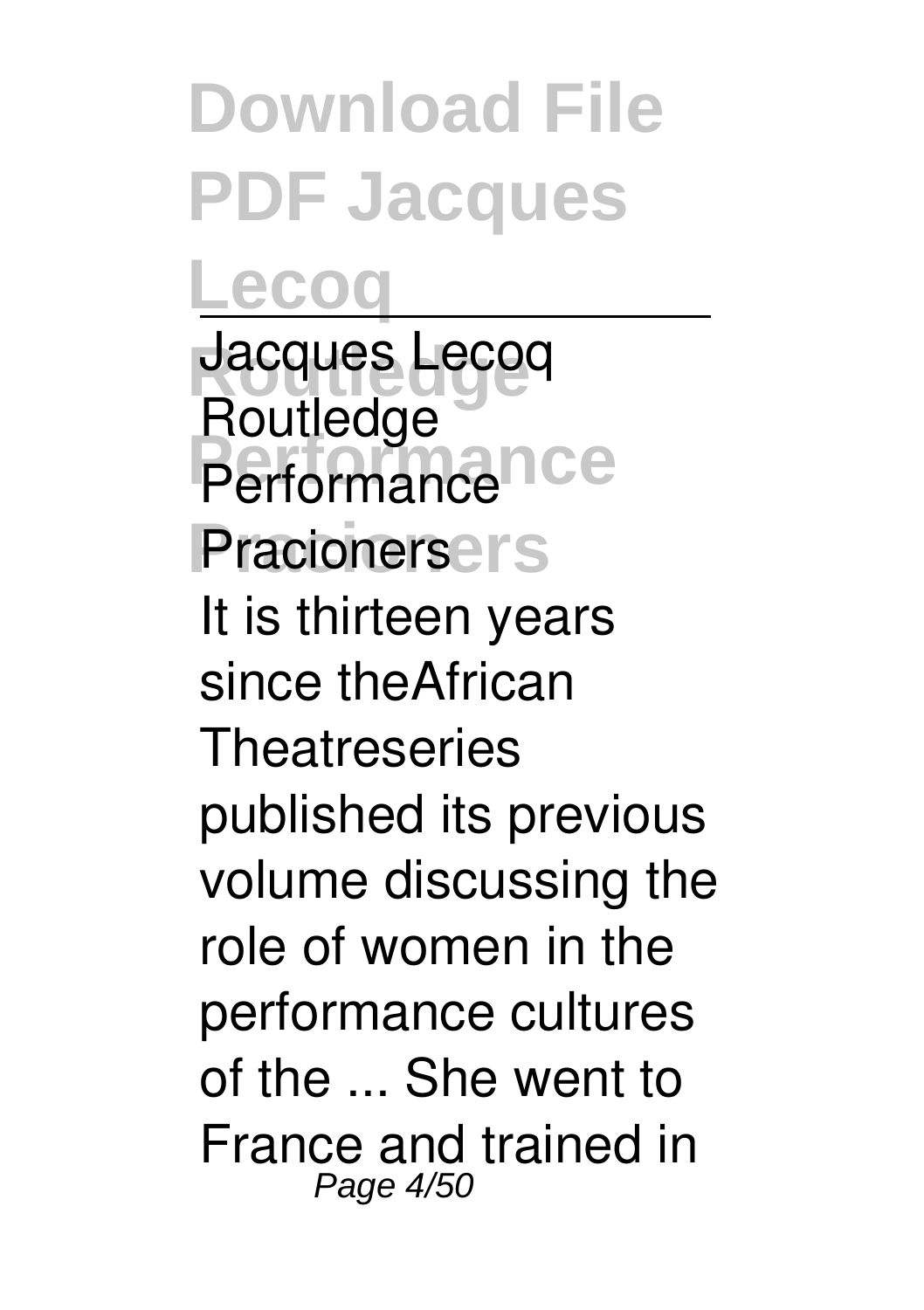theatre with ...

**Routledge**

African Theatre 14: **Contemporary** Women The Routledge Companion to Theatre and Performance, 2nd edn Silverstone, Catherine, and Fintan Walsh (eds) Catherine Silverstone Page 5/50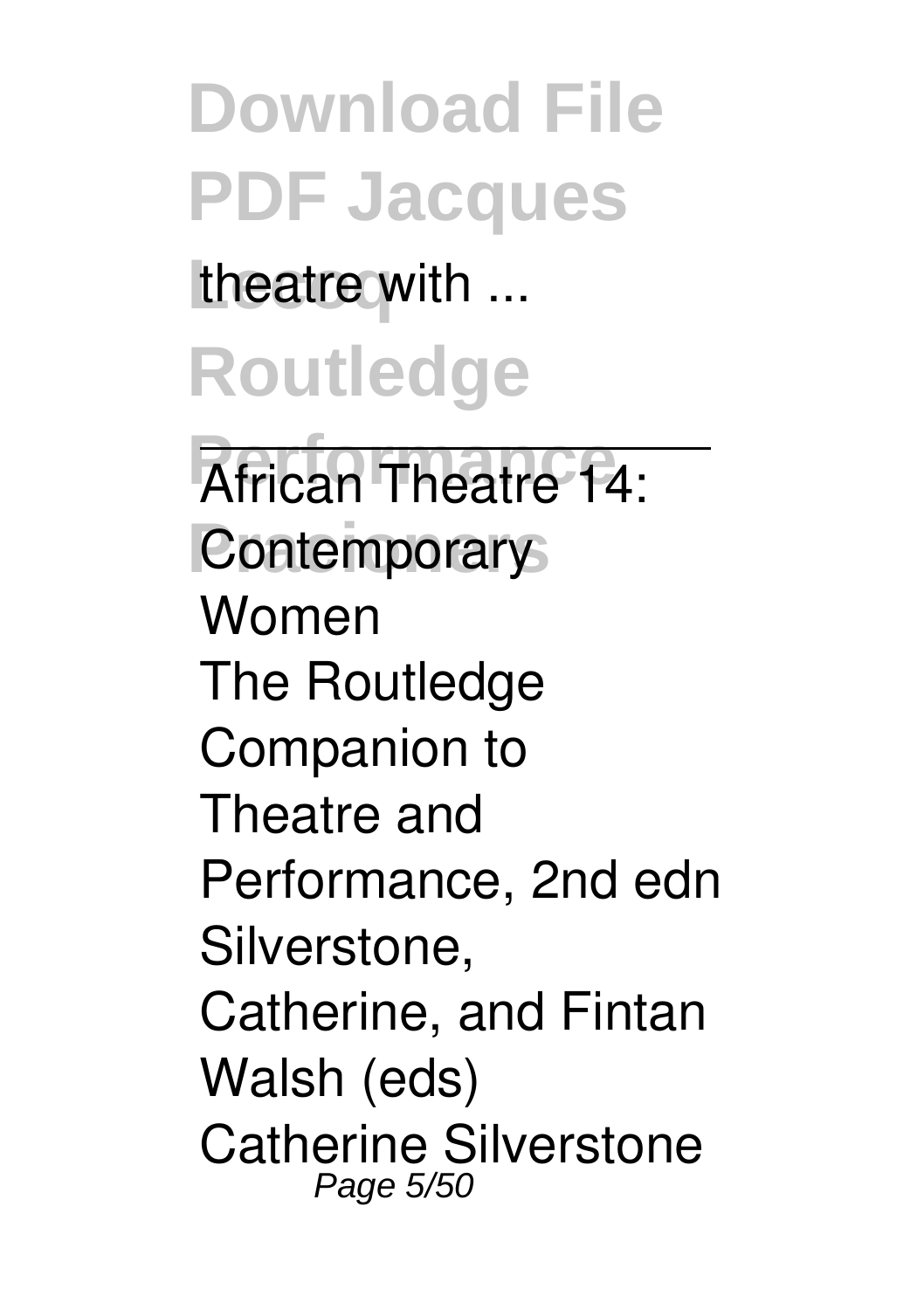**Lecoq** and Fintan Walsh **(eds) The Fall 2014 Bulletin** is **lance Pracioners** issue of Shakespeare

Our Bookshelf The Routledge Companion to Theatre and Performance, 2nd edn The Fall 2014 issue of Shakespeare Bulletin is dedicated to Derek Page 6/50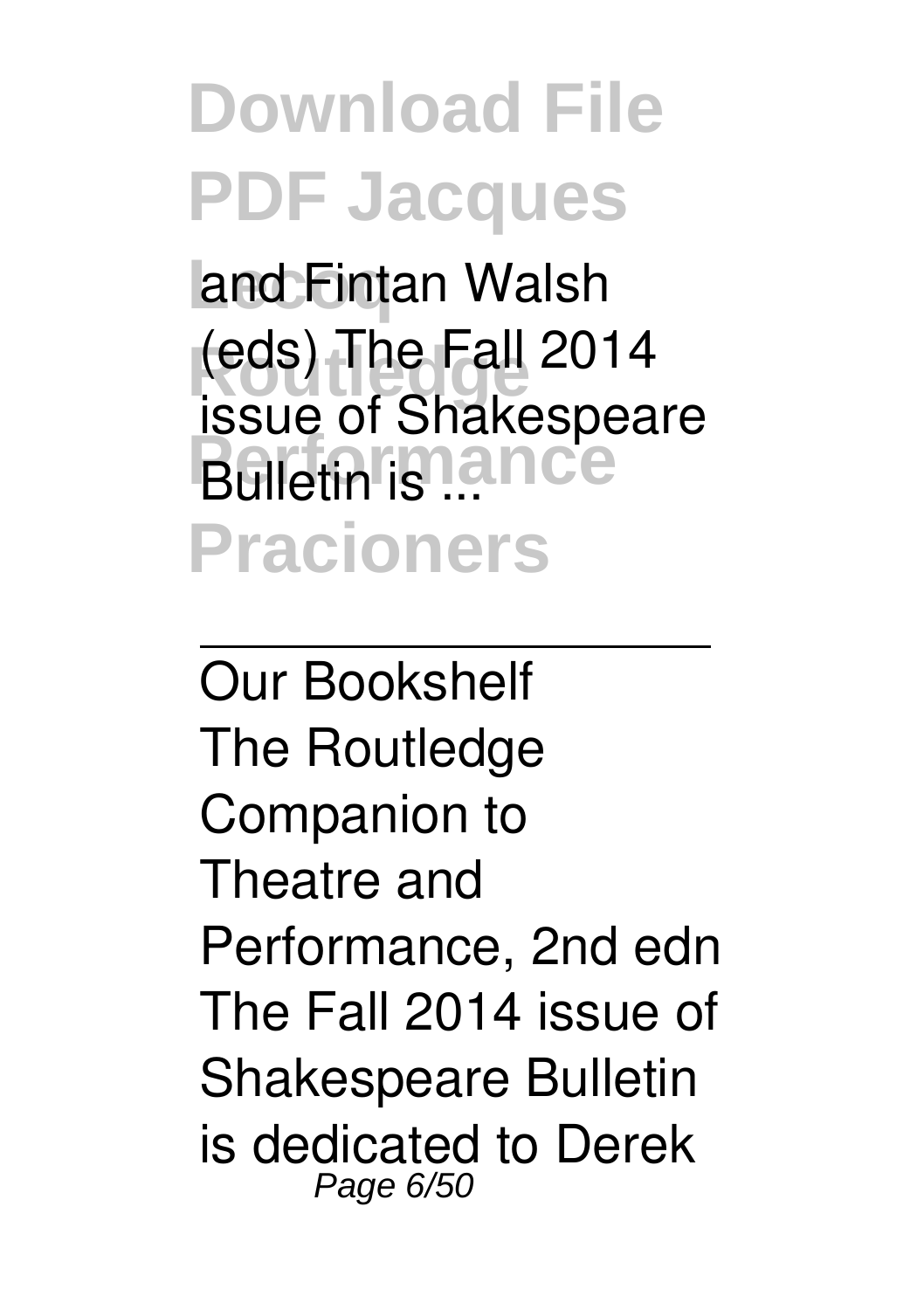**Larman and lithe** Renaissance.<sup>[1]</sup> **Perek Jarman and the Pracioners** ... Shakespeare Bulletin:

Recent Book **Publications** Preface (1999) Ten years ago I completed the manuscript of Gender Trouble and sent it to Routledge Page 7/50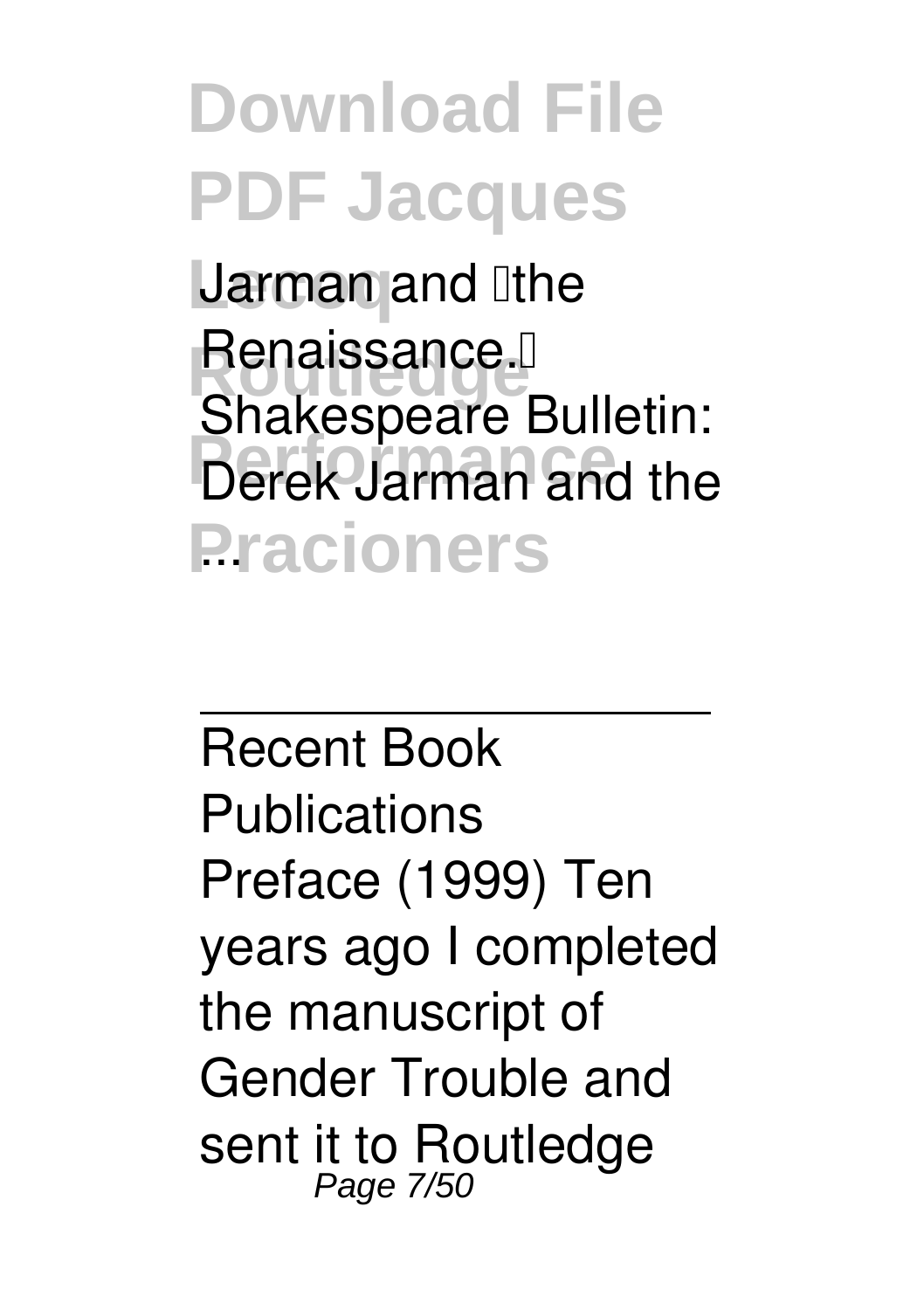for publication ... and there will be cultural who define ance themselves ...s studies practitioners

Gender Trouble (1999 Preface) Routledge, 2019. Sandeep Bhagwati and French translation by Louis Patrick Leroux Page 8/50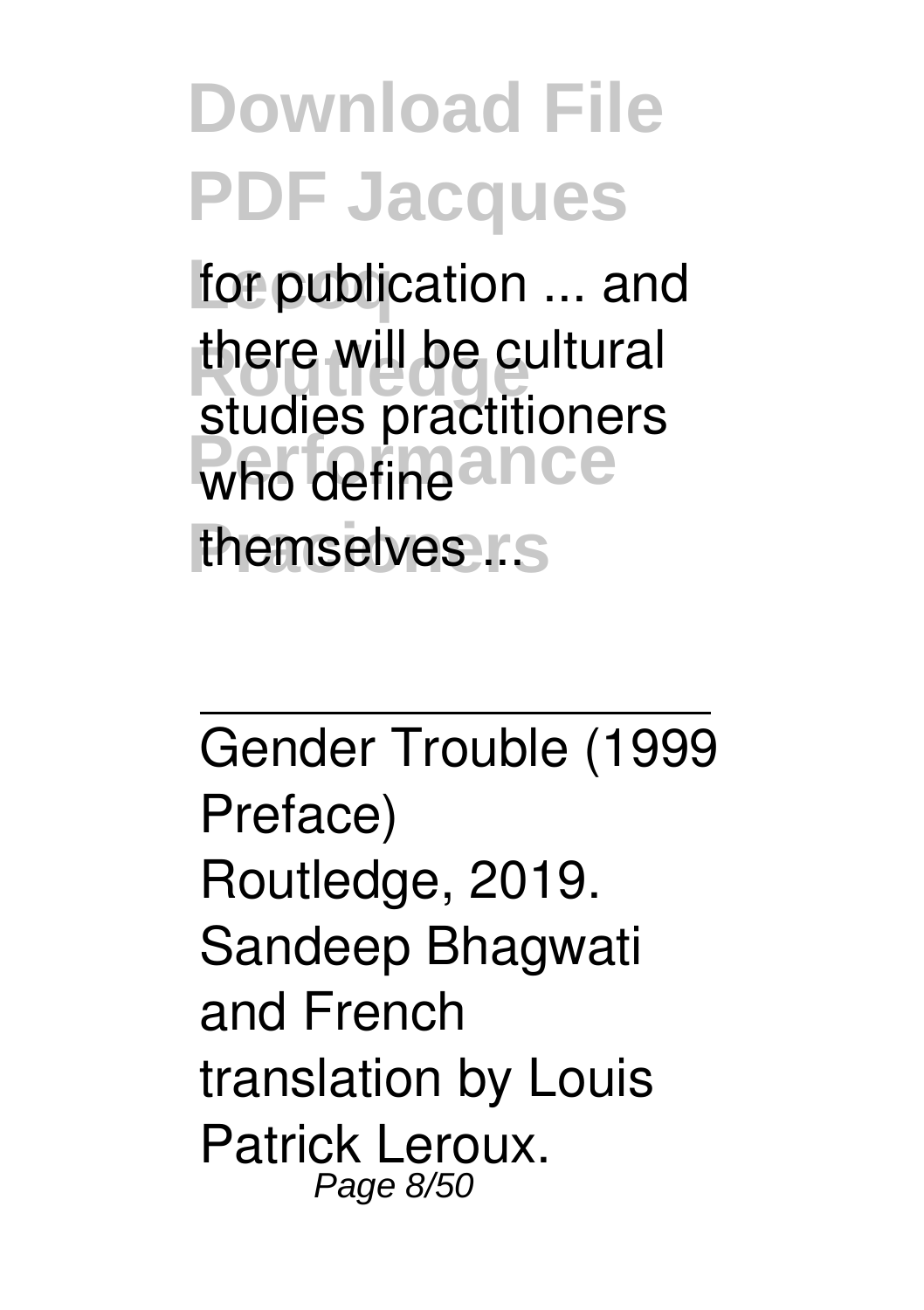**Bilingual edition of "Niemanslandhymnen"**<br>C. Trains of Terre **Rime"** French Ce translation of 13 , a Treize of Terze symphonic poems by composer ...

Patrick Leroux and his most recent book "The Projectification of the Public Sector" was Page 9/50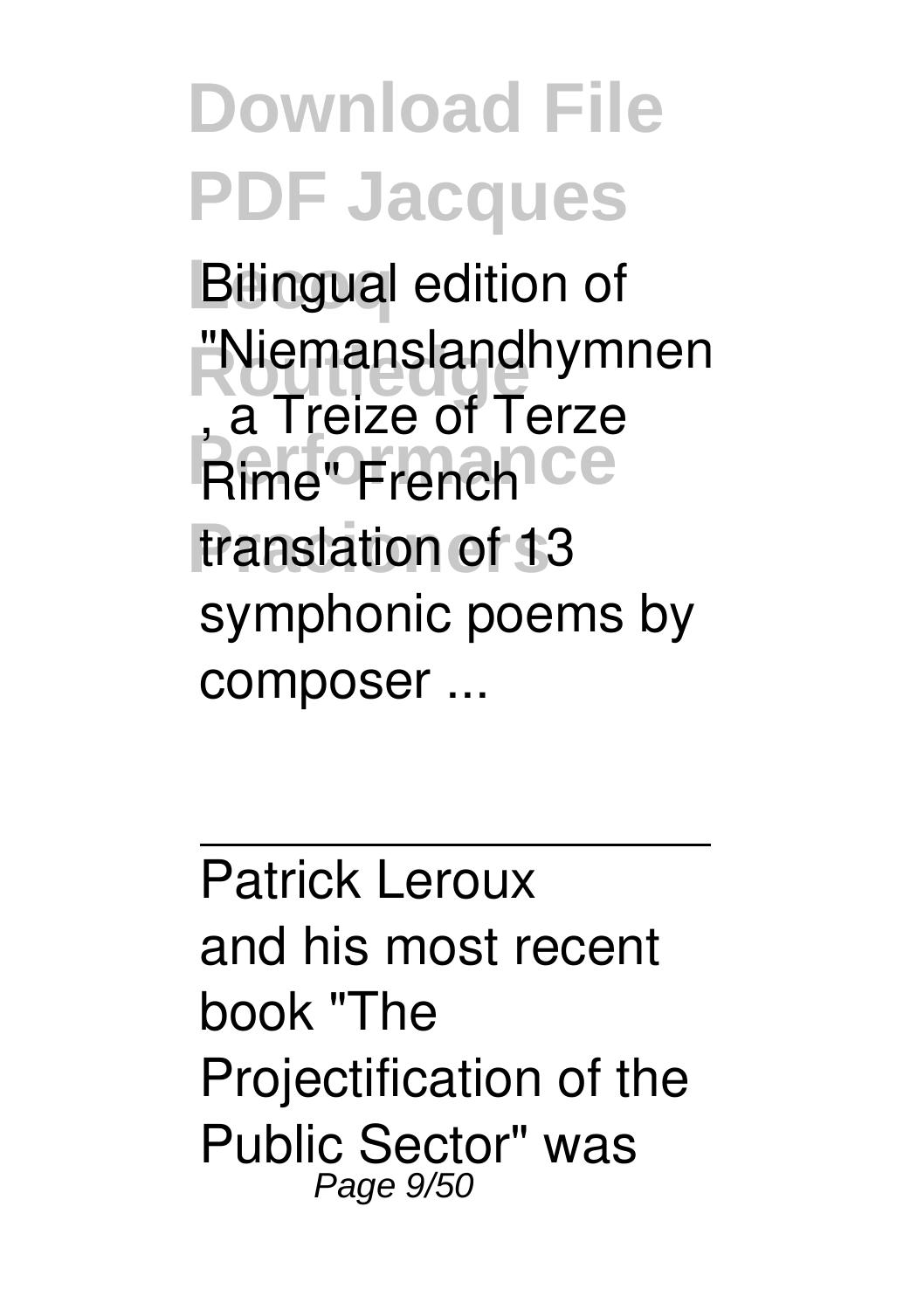**Lecoq** published by **Routledge** Routledge in 2019, co-**Performance**<br>
Dr Simon Bailey<sup>e</sup> **Pracioners** (University of Kent), edited with colleagues Dr Mats Fred and Professor ...

Professor Damian **Hodgson** It is thirteen years since theAfrican **Theatreseries** Page 10/50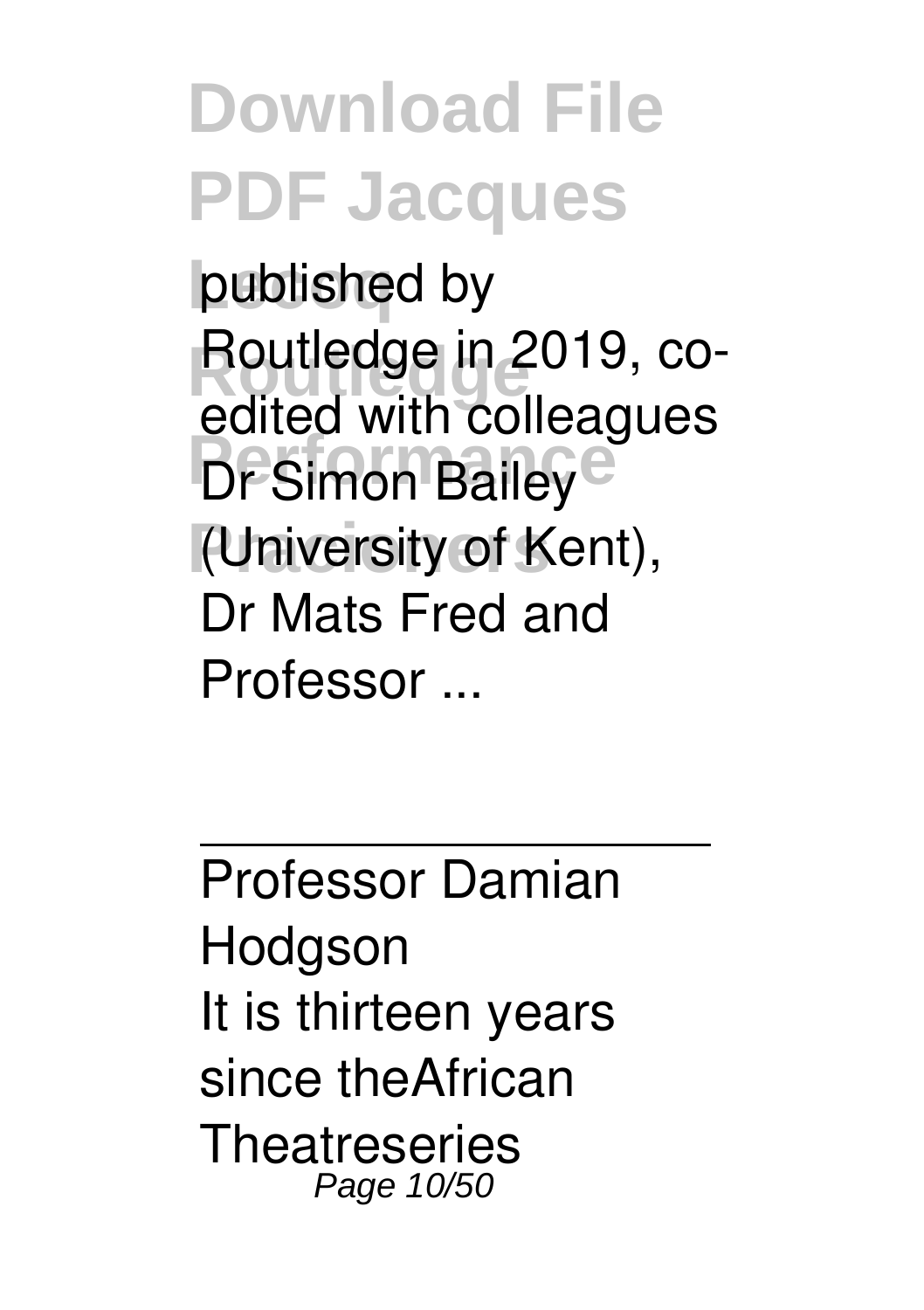**Lecoq** published its previous volume discussing the **Performance** performance cultures **Pracio** She went to role of women in the France and trained in theatre with ...

This volume offers a concise guide to the teaching and philosophy of one of Page 11/50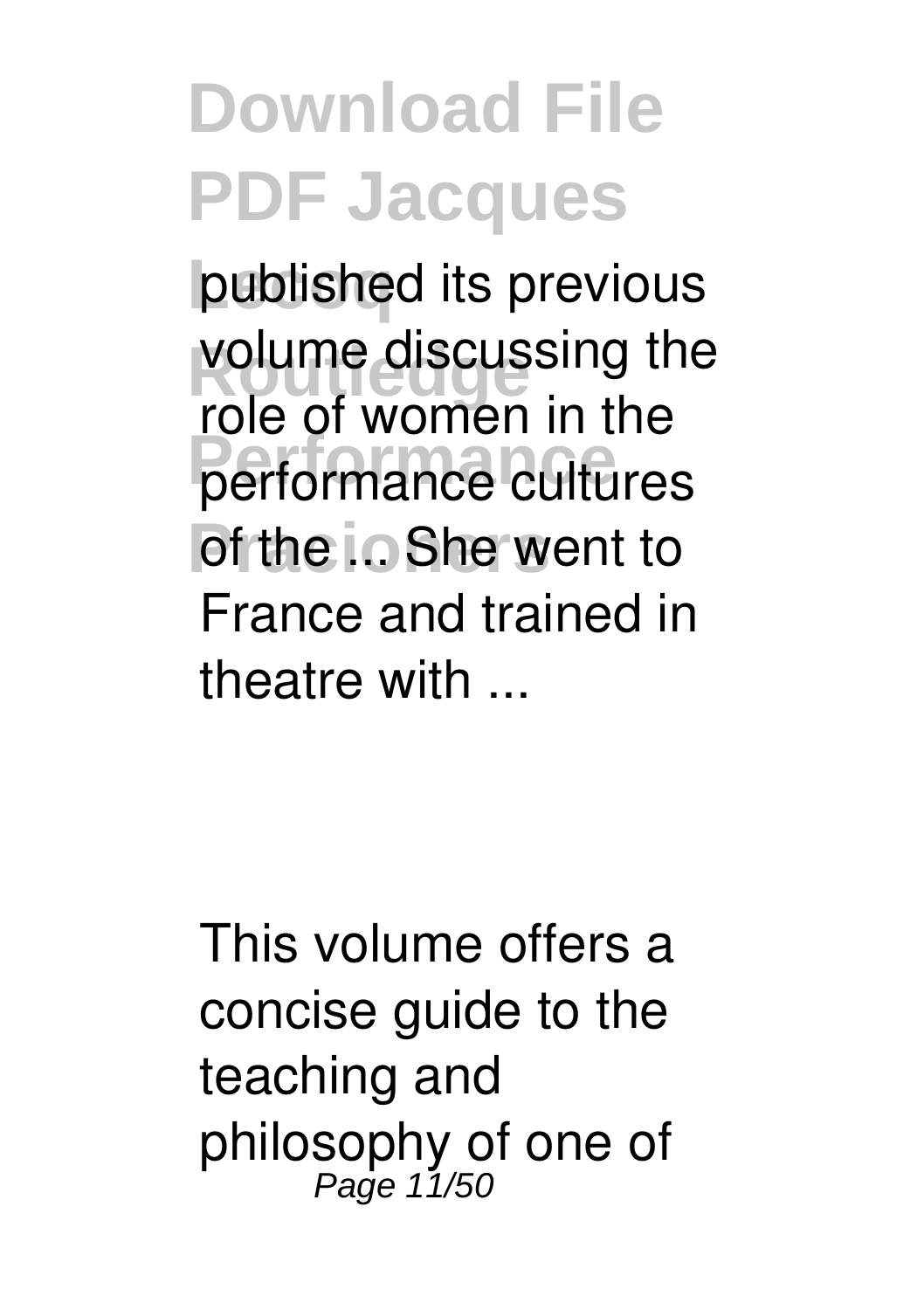the most significant **figures** in twentieth **Performance**<br>
Jacques Lecoq's influence on the century actor training. theatre of the latter half of the twentieth century cannot be overestimated. Now reissued Jacques Lecoq is the first book to combine: an historical introduction to his life and the Page 12/50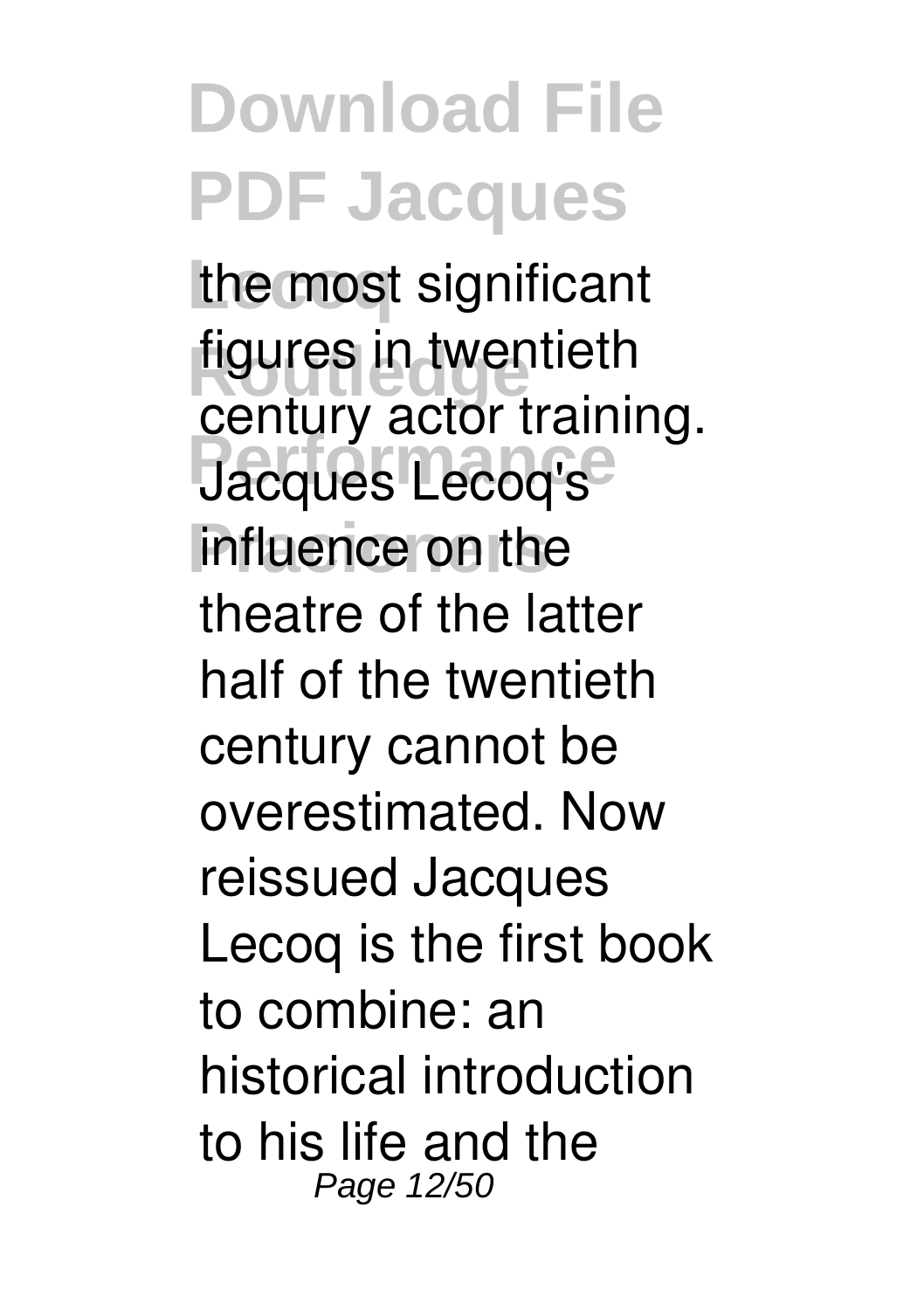context in which he worked an analysis of and principles of body work, movement, his teaching methods creativity, and contemporary theatre detailed studies of the work of Theatre de Complicite and Mummenschanz practical exercises demonstrating Lecoq's distinctive Page 13/50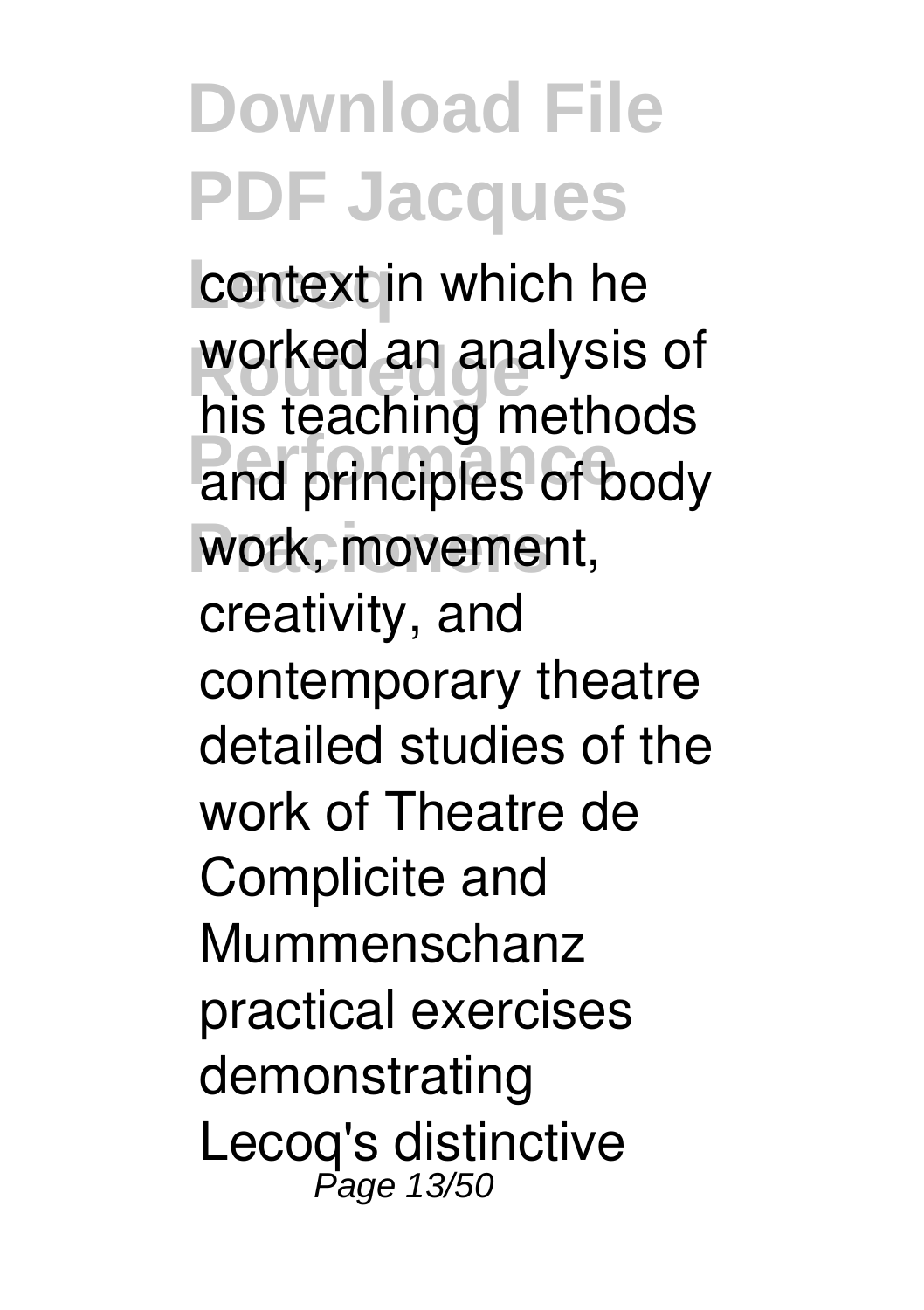**Lecoq** approach to actor training<sub>ed ge</sub>

**This volume offers a** concise guide to the teaching and philosophy of one of the most significant figures in twentieth century actor training. Jacques Lecoq's influence on the theatre of the latter half of the twentieth Page 14/50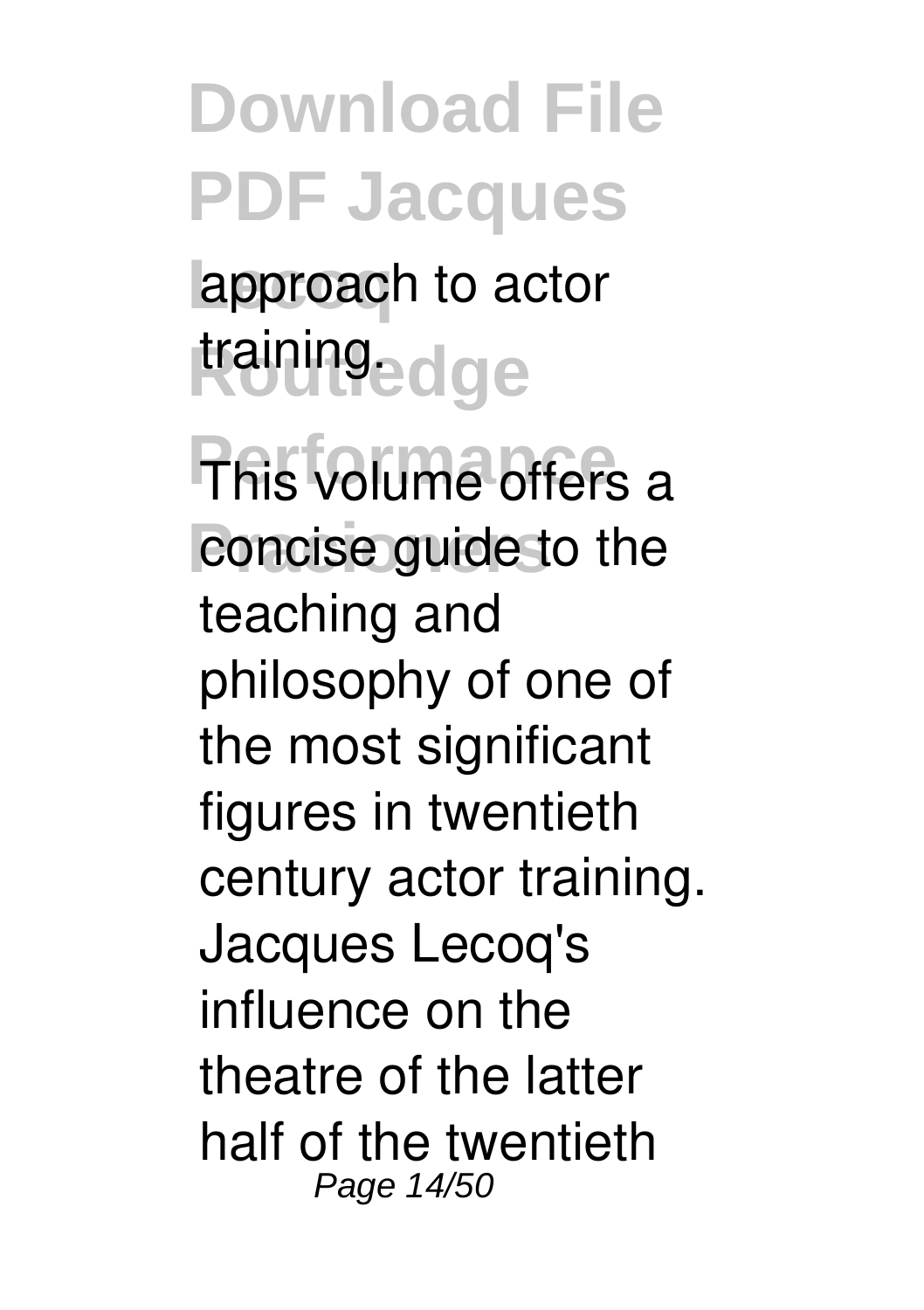century cannot be **overestimated.** Now **Lecoq** is the first book to combine: an reissued Jacques historical introduction to his life and the context in which he worked an analysis of his teaching methods and principles of body work, movement, creativity, and contemporary theatre<br><sup>Page 15/50</sup>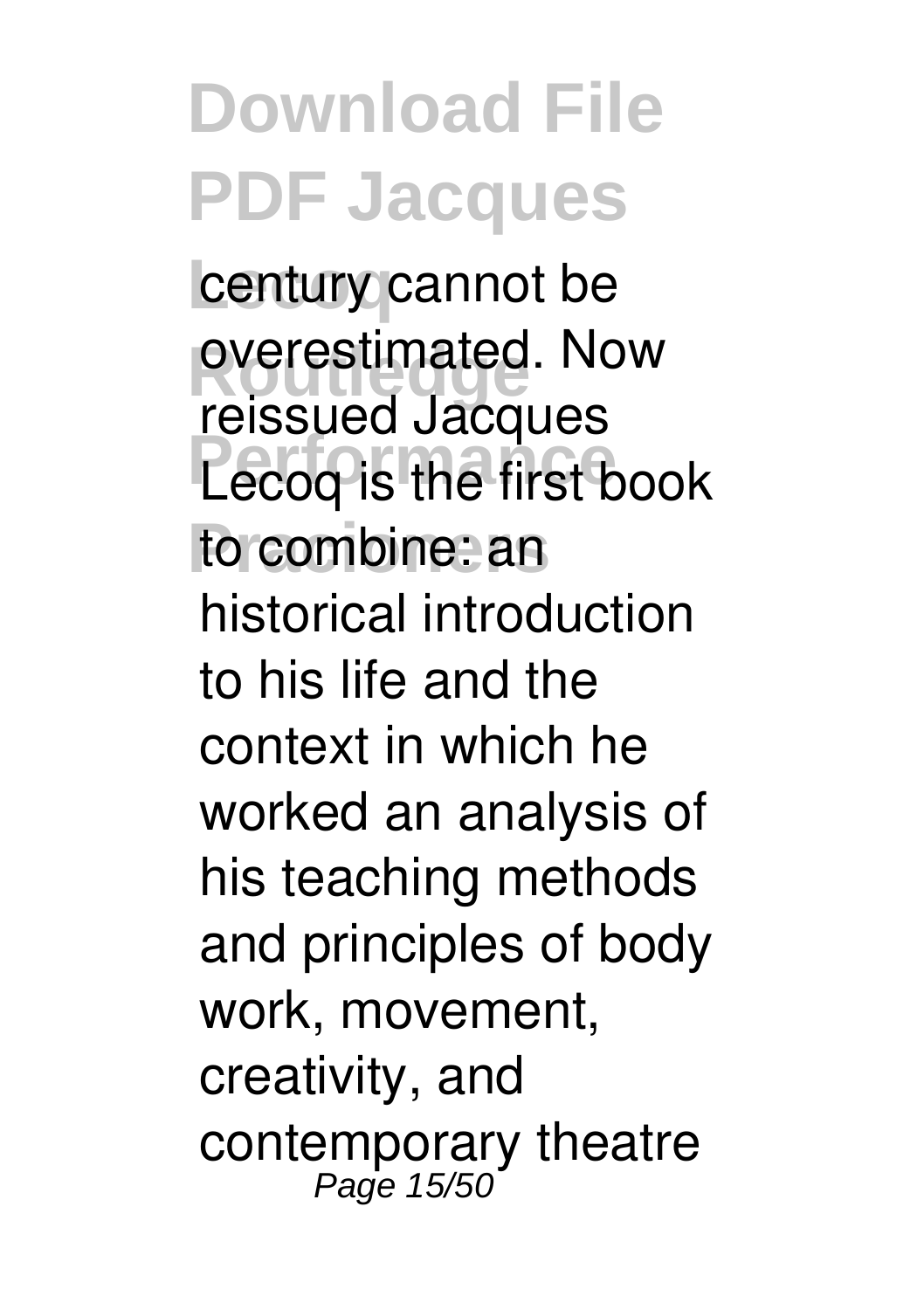detailed studies of the work of Theatre de **Mummenschanz** practical exercises Complicite and demonstrating Lecoq's distinctive approach to actor training.

The Routledge Companion to Jacques Lecoq presents a thorough Page 16/50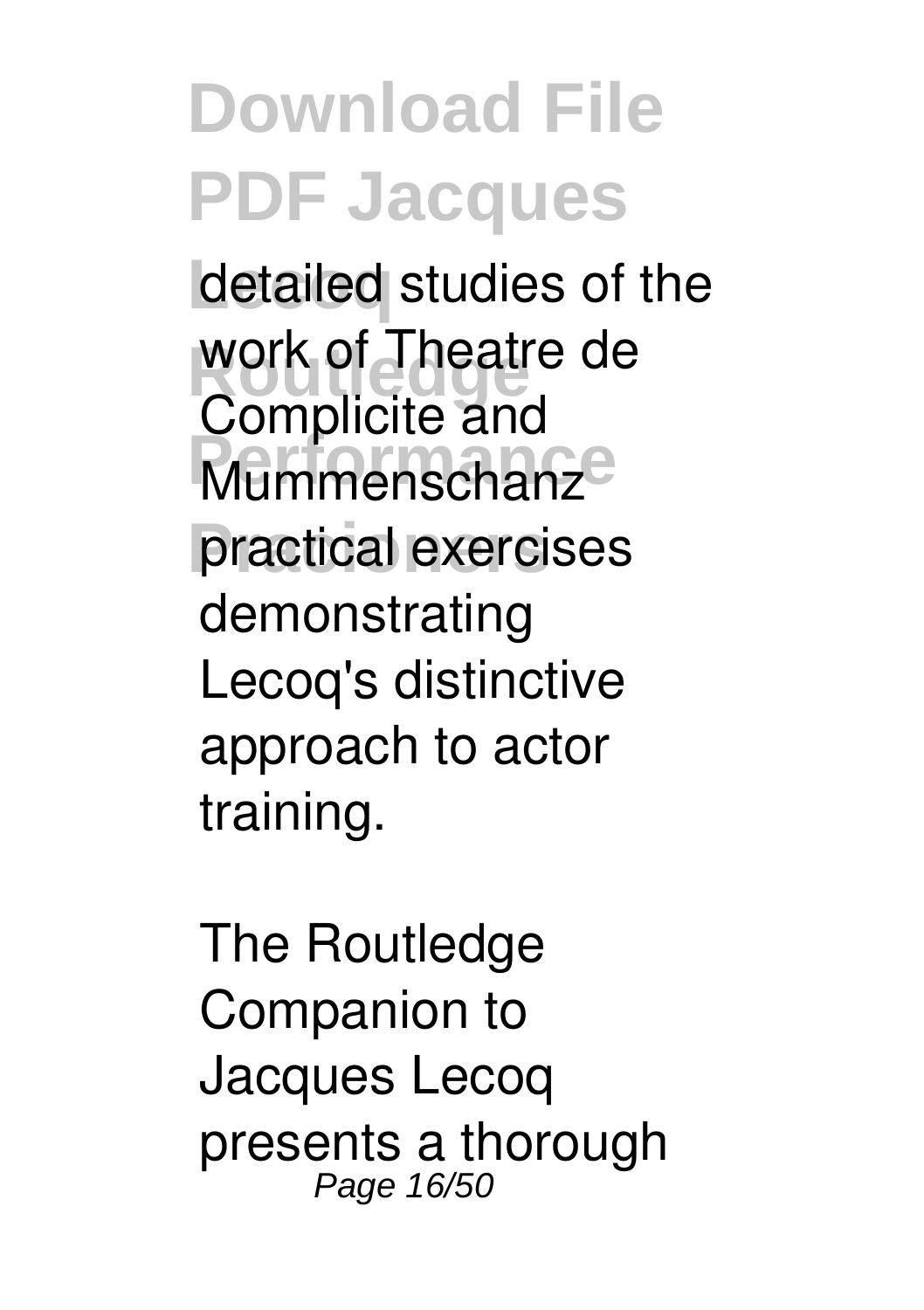**bverview** and analysis of Jacques Lecoq's mo, noncano<br>philosophy of theatre. **Phrough an rs** life, work and exemplary collection of specially commissioned chapters from leading writers, specialists and practitioners, it draws together writings and reflections on his Page 17/50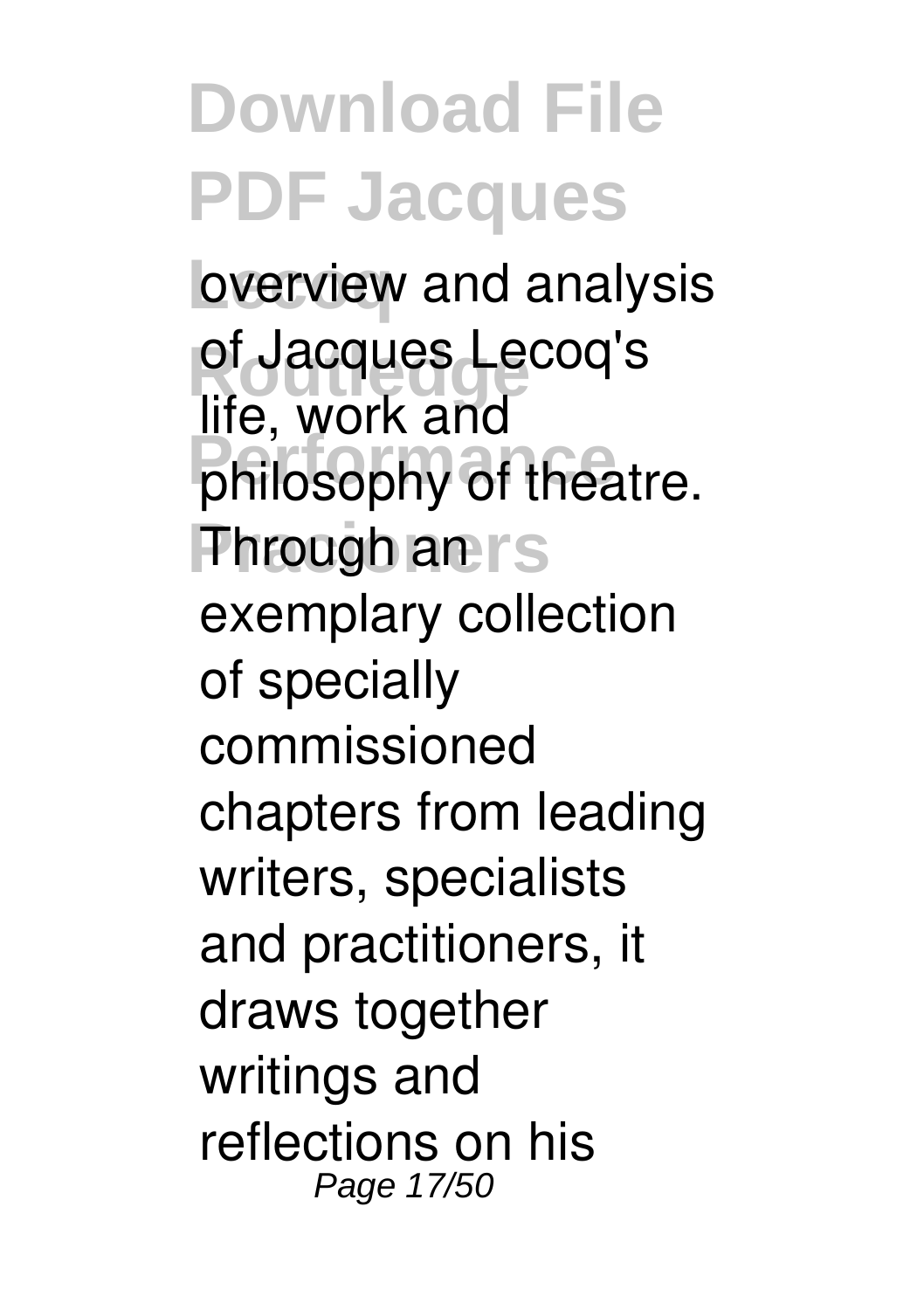**Lecoq** pedagogy, his **practice, and his** theatrical<sup>11</sup>ance environment. It is a influence on the wider comprehensive guide to the work and legacy of one of the major figures of Western theatre in the second half of the twentieth century. In a four-part structure over fifty chapters, the Page 18/50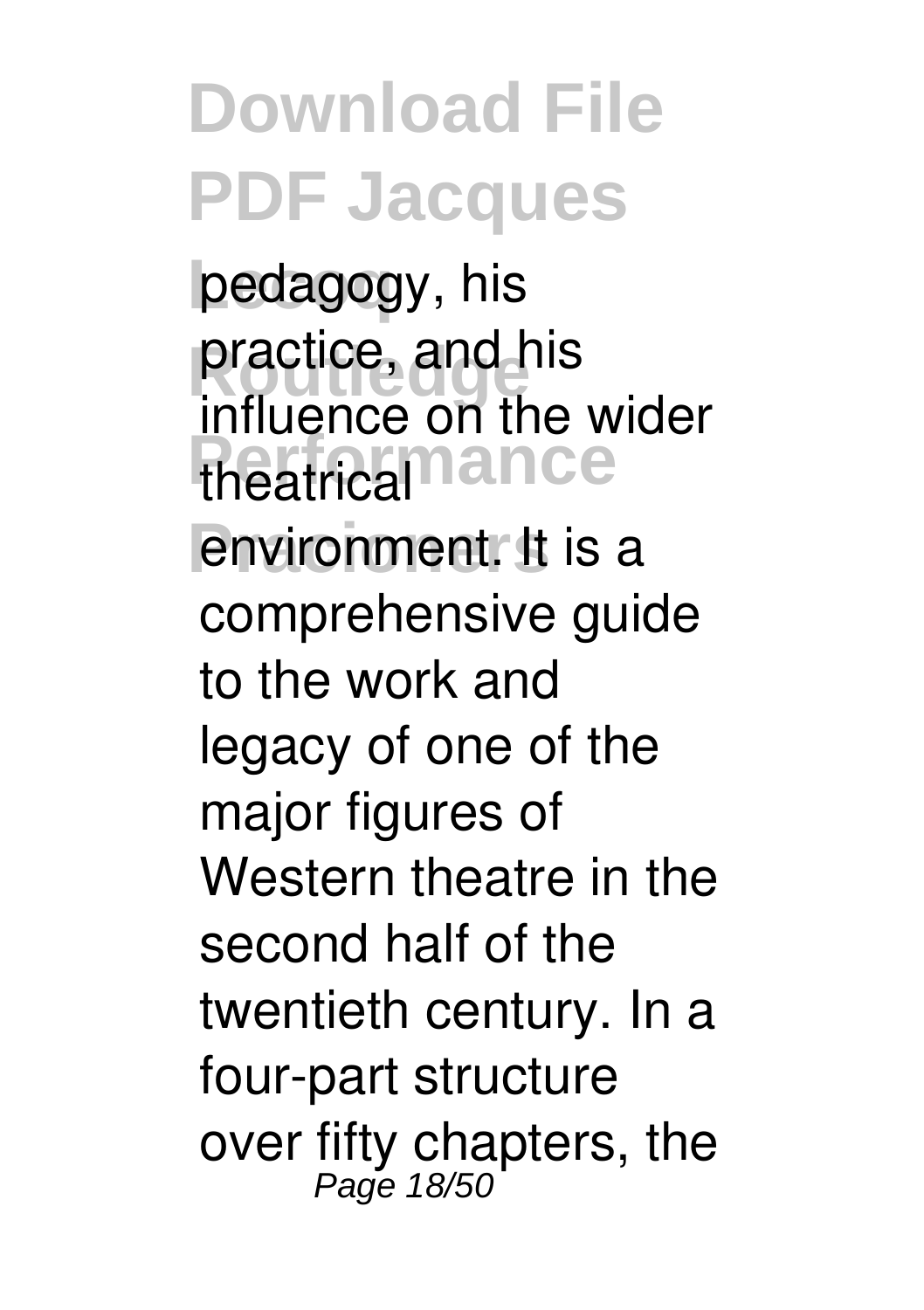book examines: The historical, artistic and<br> **Roger** and the set of **Performance** which Lecoq's work and pedagogy arose, social context out of and its relation to such figures as Jacques Copeau, Antonin Artaud, Jean-Louis Barrault, and Dario Fo. Core themes of Lecoq's International School of Theatre, such as Page 19/50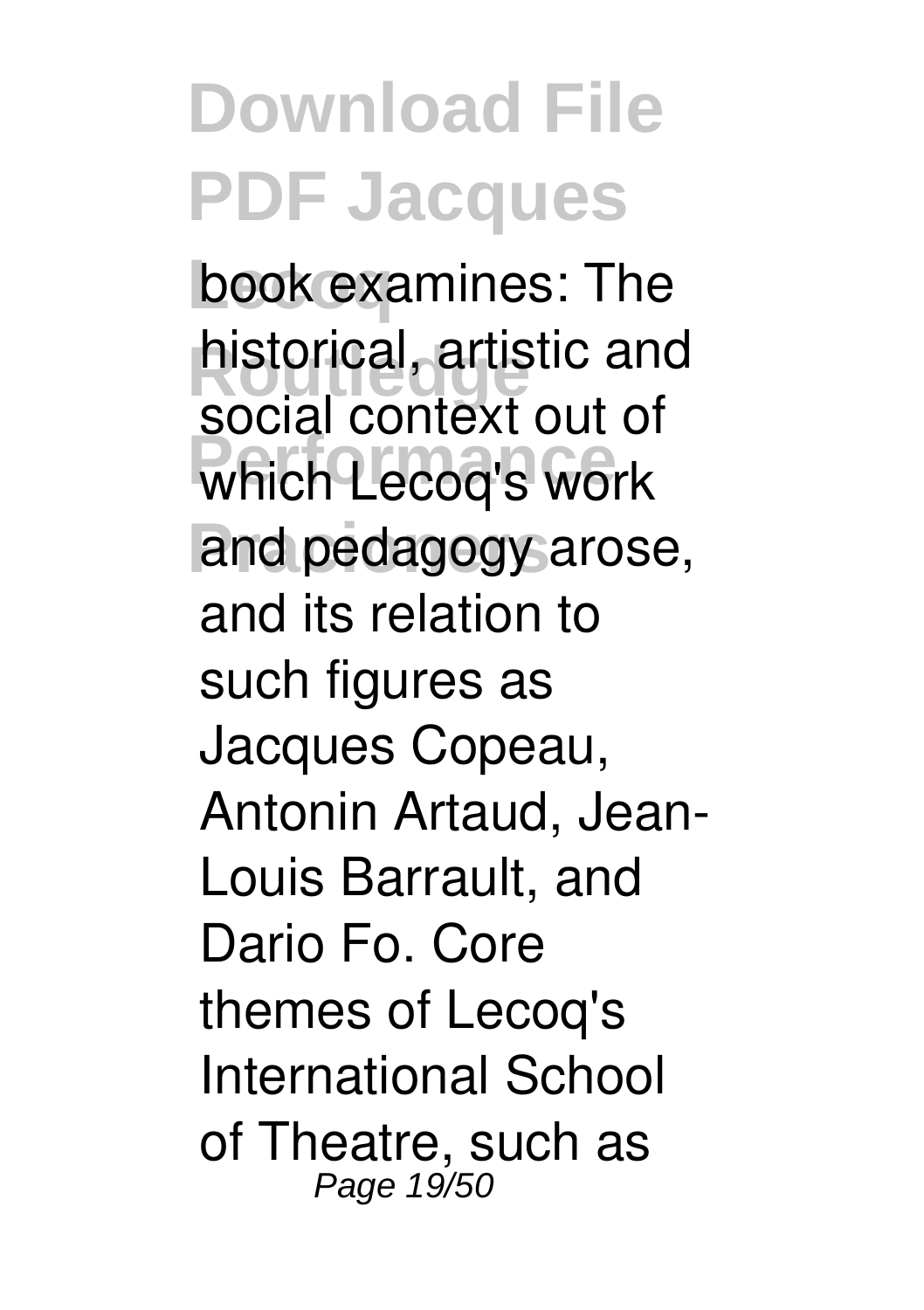**Lecoq** movement, play, improvisation, masks, and tragedy, **PCC** investigated by former language, comedy, teachers and graduates of the School. The significance and value of his pedagogical approaches in the context of contemporary theatre practices. The Page 20/50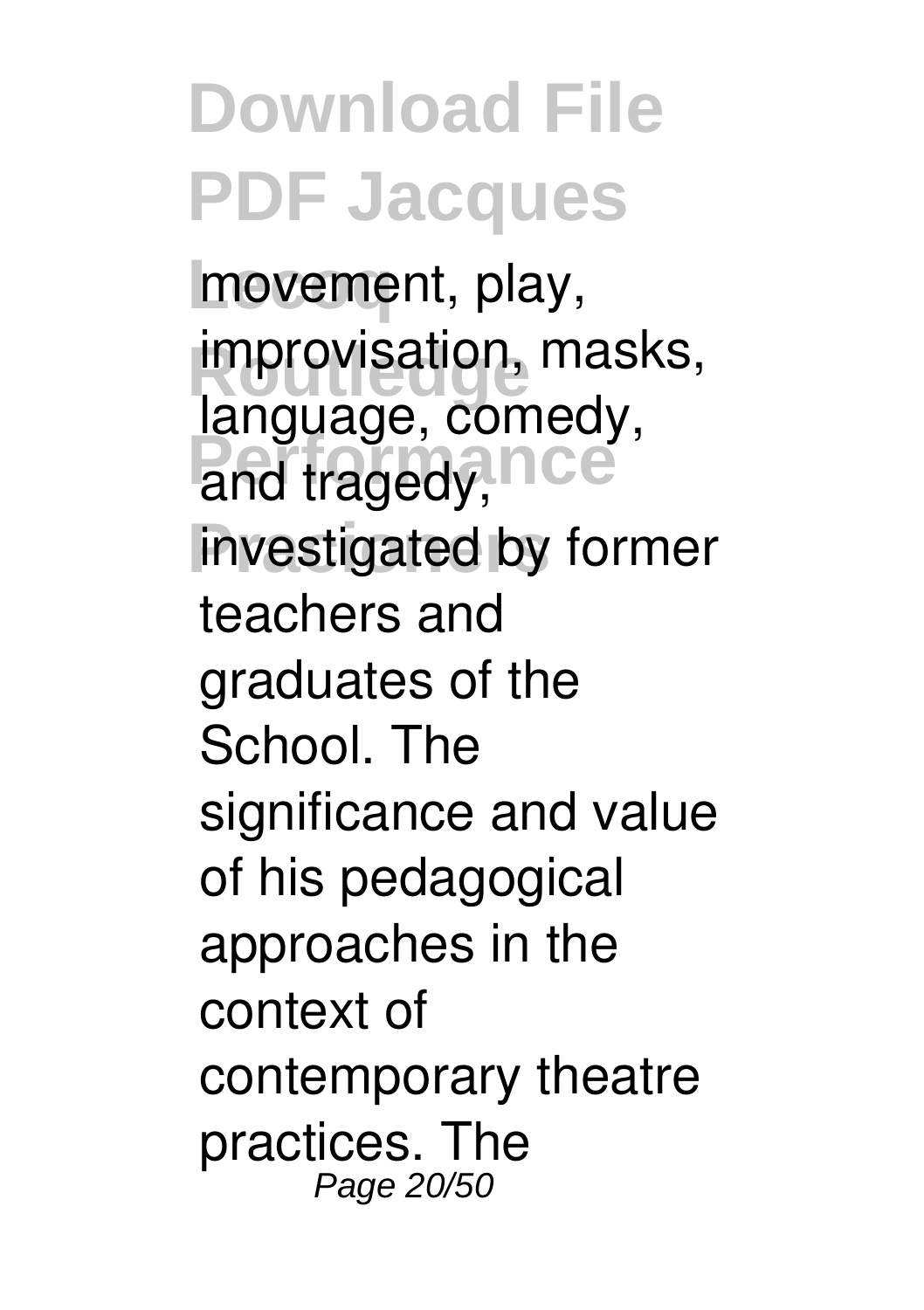diaspora of **performance practice Performance** the perspective of many of the most from the School, from prominent artists themselves. This is an important and authoritative guide for anyone interested in Lecoq's work.

The Routledge Companion to Page 21/50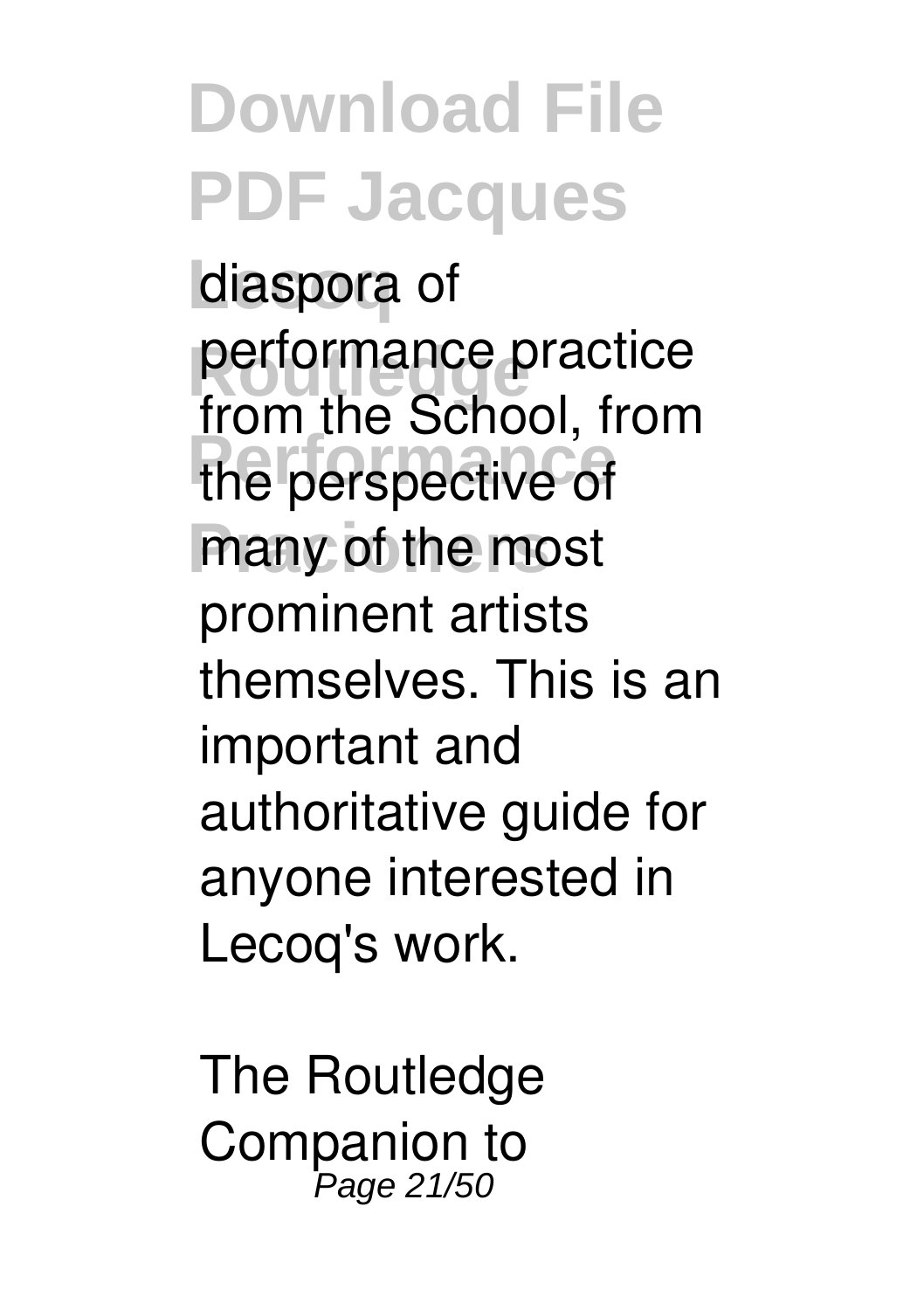**Performance Practitioners collects Performance** production overviews the outstanding of key theatre practitioners first featured in the popular Routledge Performance Practitioners series of guidebooks. Each of the chapters is written by an expert on a Page 22/50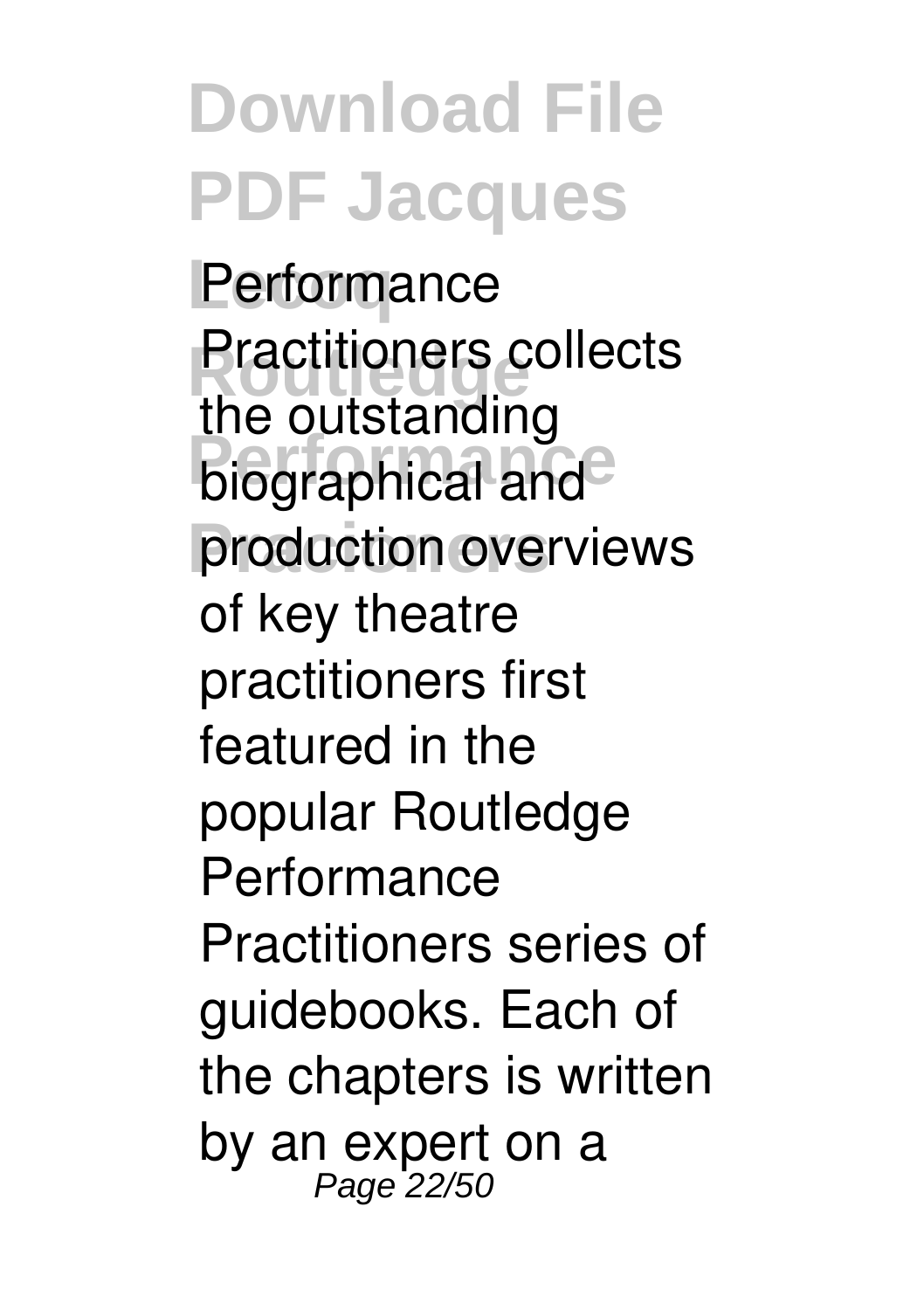particular figure, from **Stanislavsky and Product to Eaban and** their work in its social Brecht to Laban and and historical context. Summaries and analyses of their key productions indicate how each practitioner's theoretical approaches to performance and the Page 23/50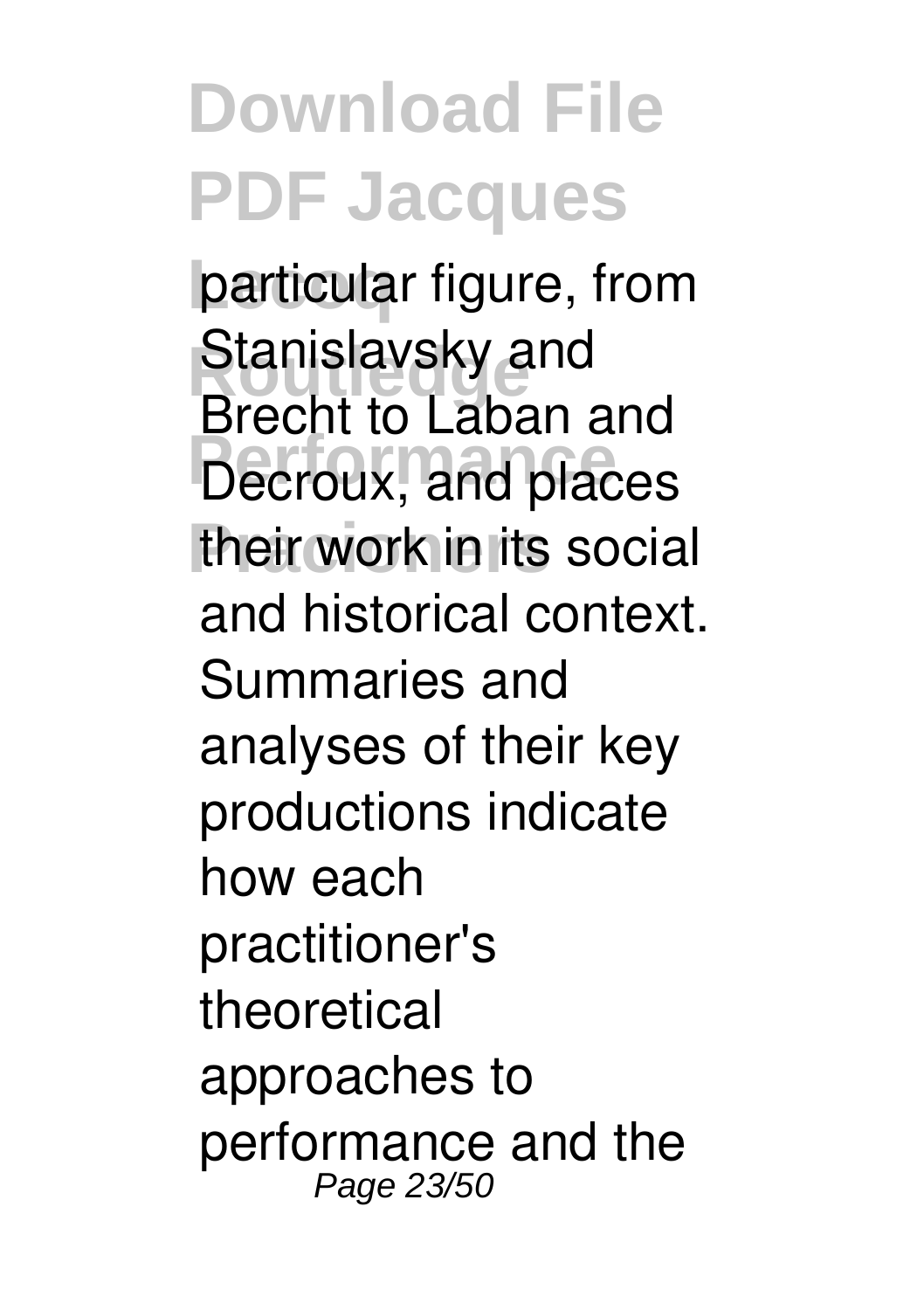performer were manifested in<br>**Russias** All 22 practitioners from the original series are practice. All 22 represented, with this volume covering those born after 1915. This is the definitive first step for students, scholars and practitioners hoping to acquaint themselves with the leading Page 24/50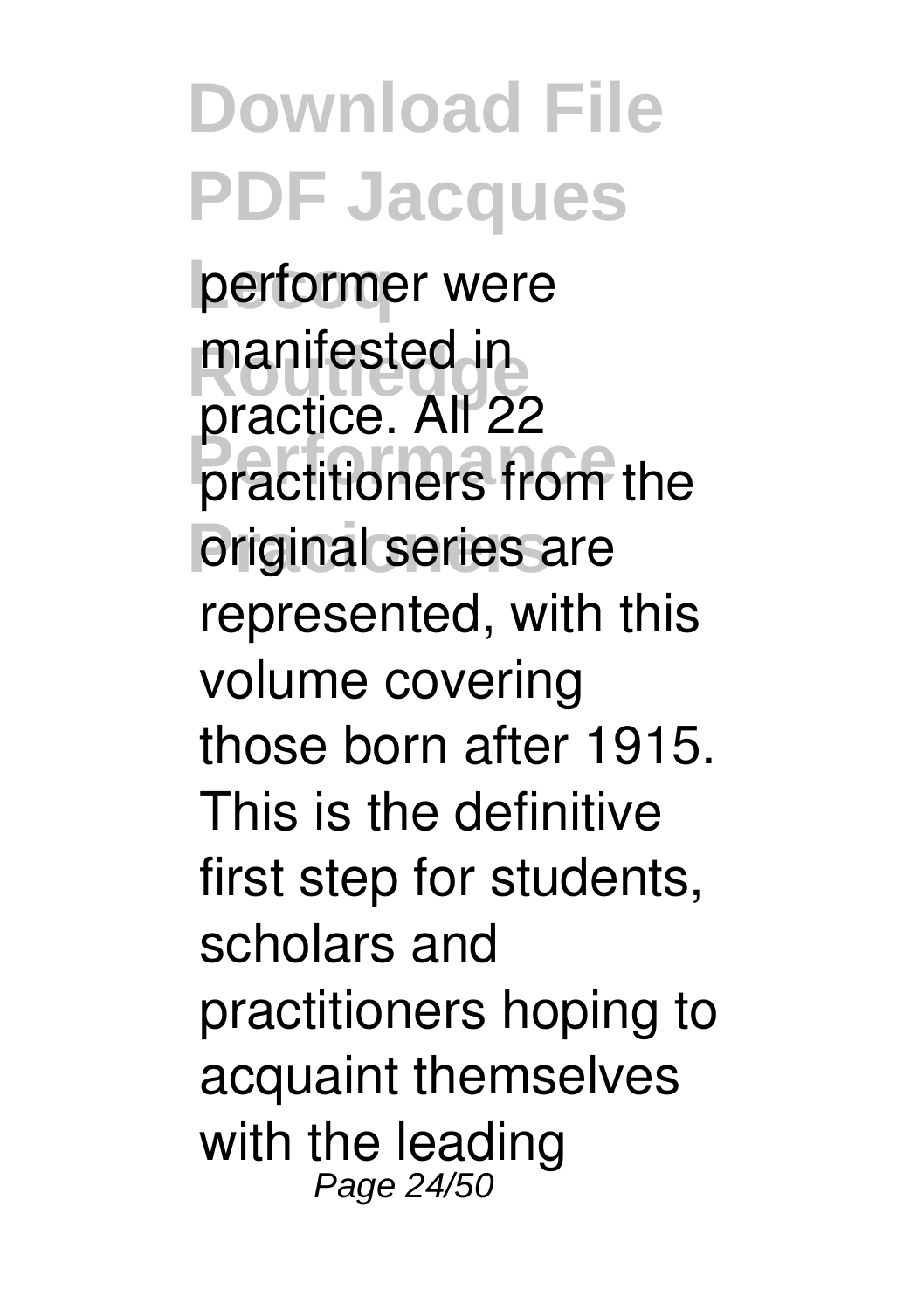**hames** in performance, or **Report from**<br> **Performance** seminal figures. deepen their

Part of our successful **Routledge** Performance Practitioners series of introductory guides to the key theatremakers of the last century, this book Page 25/50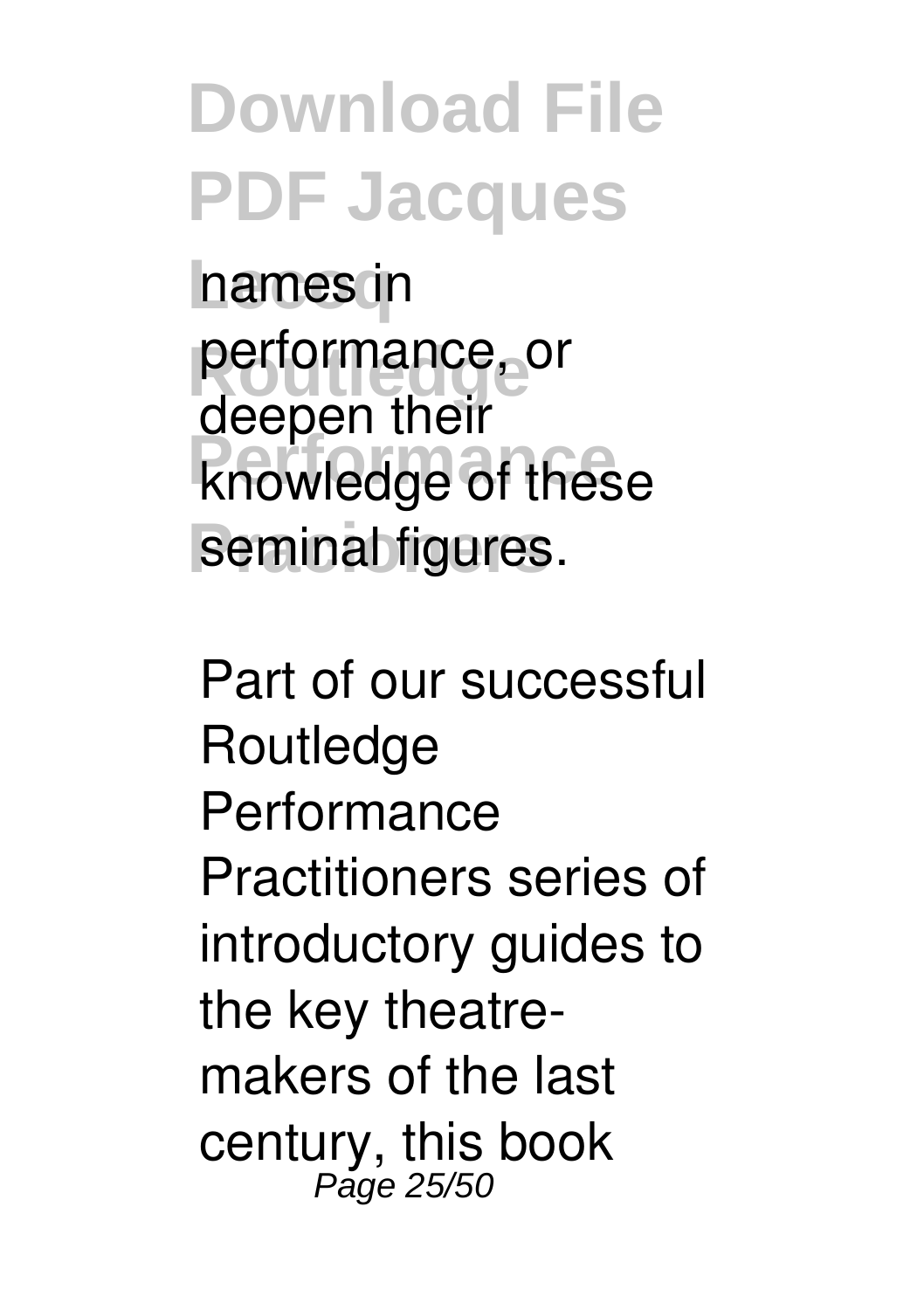**Lecoq** examines Jacques **Copeau; a leading** development of <sup>e</sup> twentieth century figure in the theatre practice, a pioneer for work on actor-training, physical theatre and ensemble acting, and a key innovator in the movement to decentralize theatre and culture to the regions. Page 26/50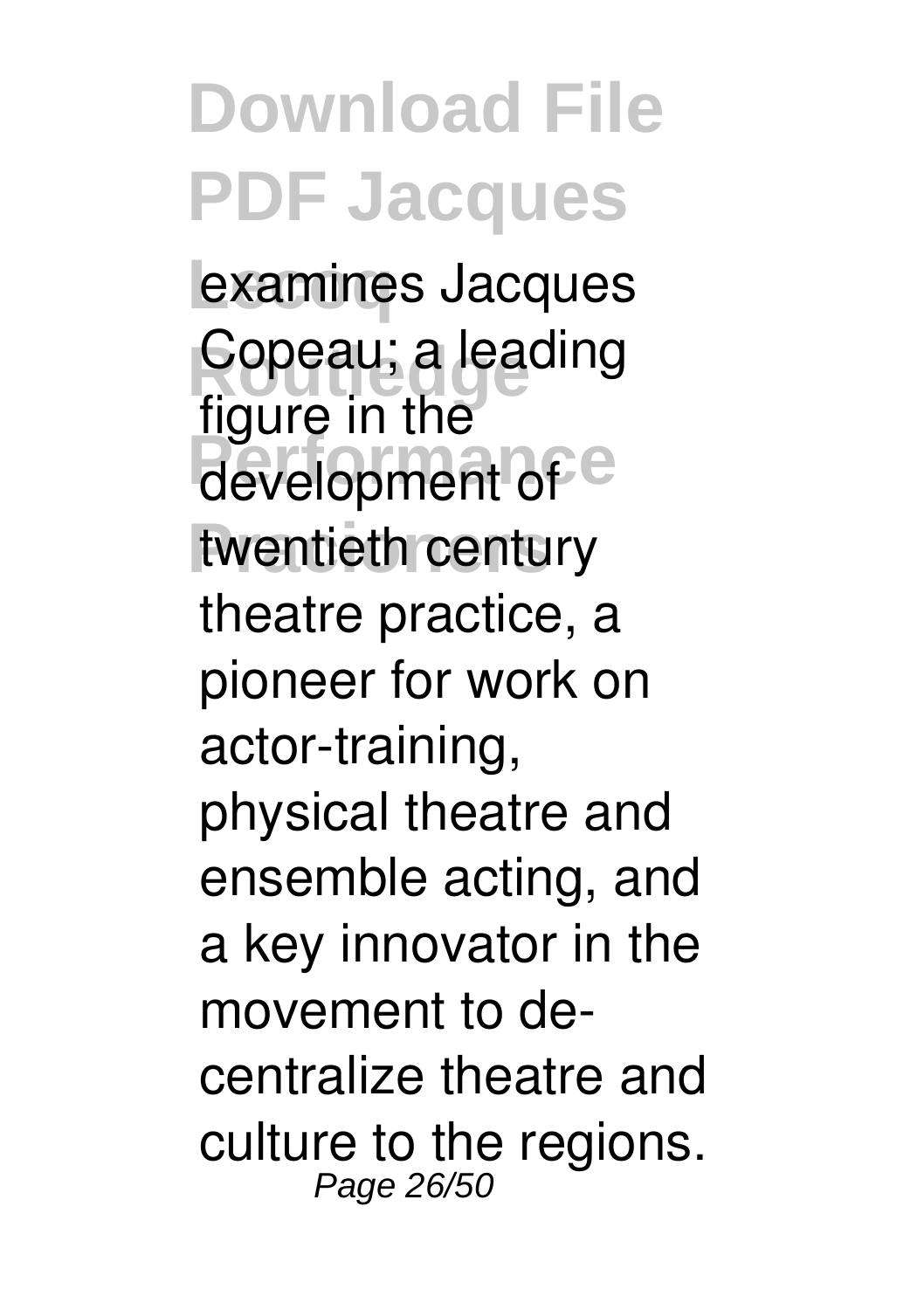**Presenting the background to and Performance** on twentieth- and twentythe work of one of the first-century performance, this is the first book to combine: an overview of Copeau's life and work an analysis of his key ideas a detailed commentary of his 1917 production Page 27/50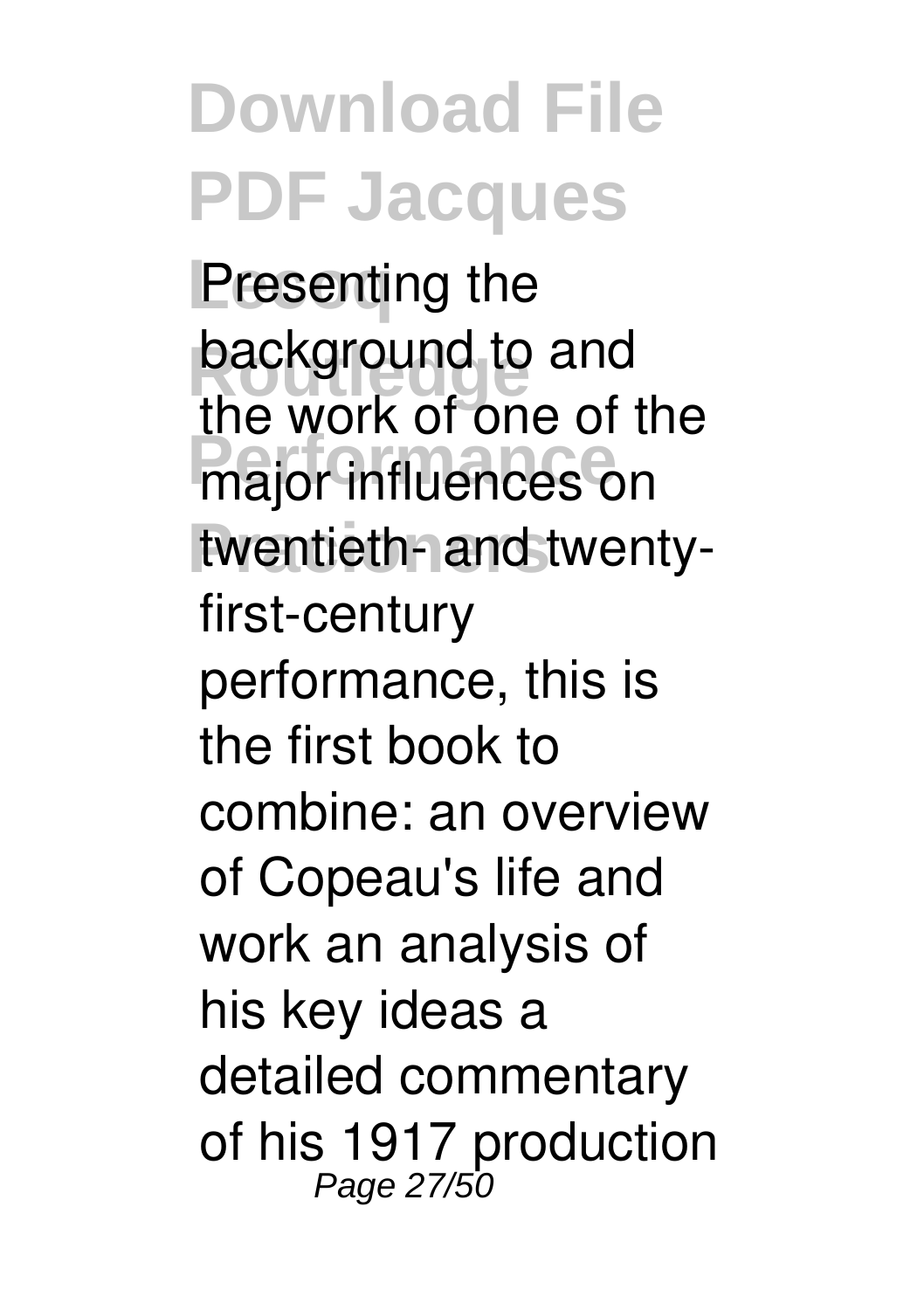**of Moliere's late farce** Les Fourberies de **Performance** performance of his **Influential New York** Scapin  $\mathbb I$  the opening season a series of practical exercises offering an introduction to Copeau's working methods. As a first step towards critical understanding, and as an initial exploration Page 28/50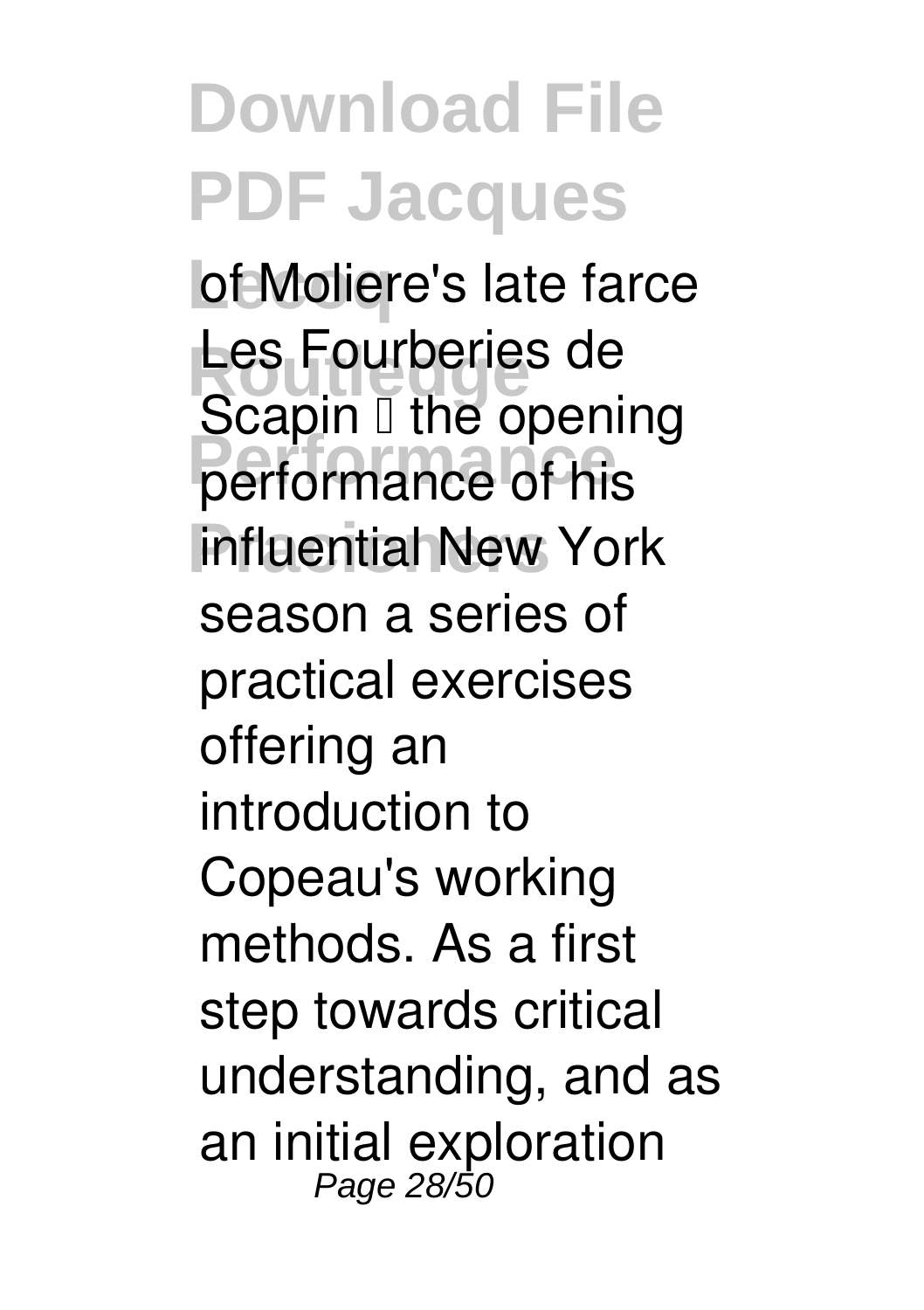before going on to further, primary **Performance**<br>Copeau is unbeatable value for today's research, Jacques student.

Published in France in 1987, this is the book in which Lecoq first set out his philosophy of human movement, and the way it takes expressive form in a Page 29/50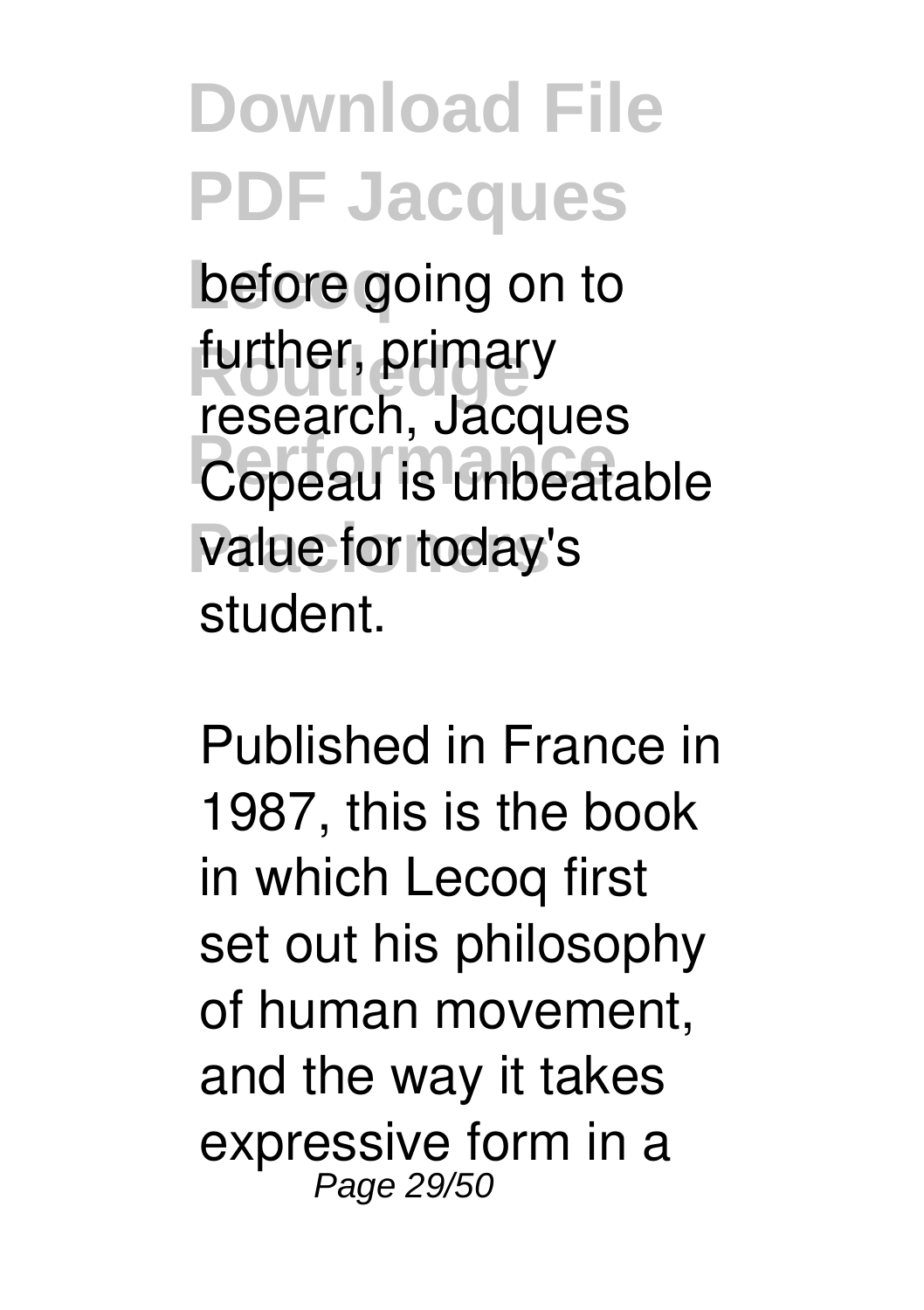wide range of different performance the history of **CC** pantomime, sets out traditions. He traces his definition of the components of the art of mime, and discusses the explosion of physical theatre in the second half of the twentieth century. Interviews with major theatre Page 30/50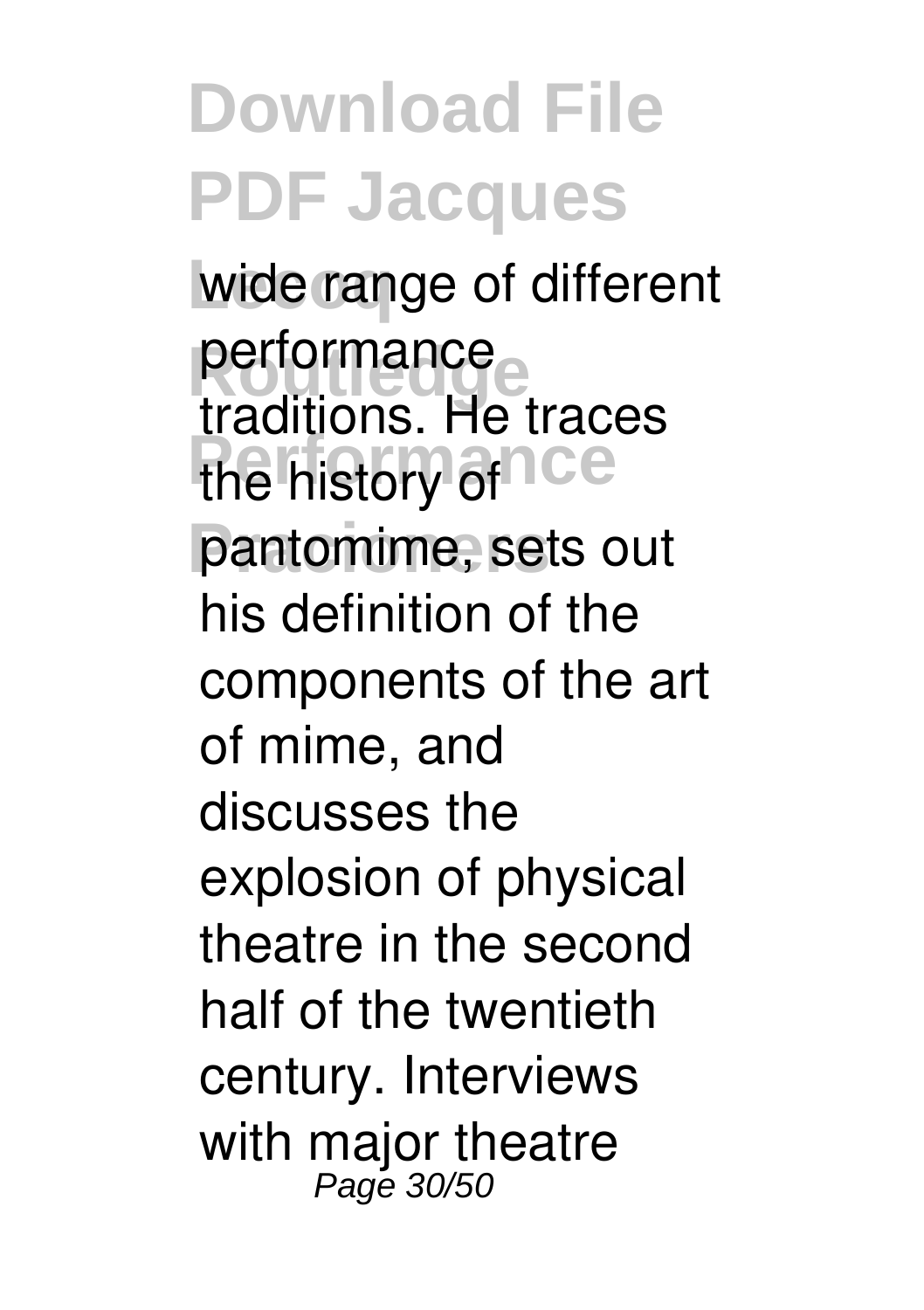practitioners Ariane **Mnouchkine and Jean-Jean Perret, together** with chapters by Louis Barrault by Perret on Étienne Decroux and Marcel Marceau, fill out the historical material written by Lecoq, and a final section by Alain Gautré celebrates the many physical theatre Page 31/50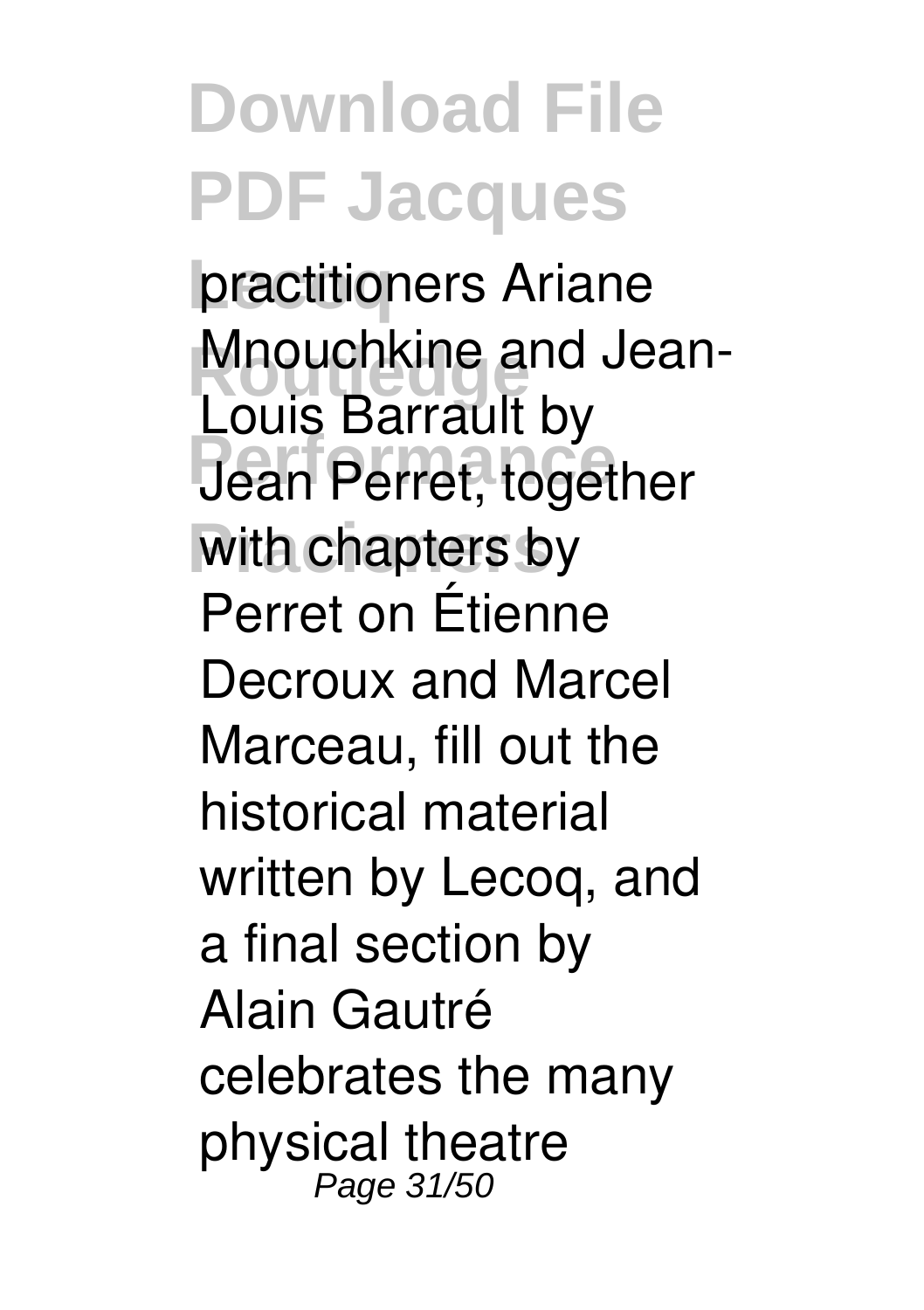practitioners working **in the 1980s.** 

**This book is the first** critical analysis of the key principles and practices informing the movement training of actors in the modern era. Focusing on the cultural history of modern movement training for actors, Evans traces the Page 32/50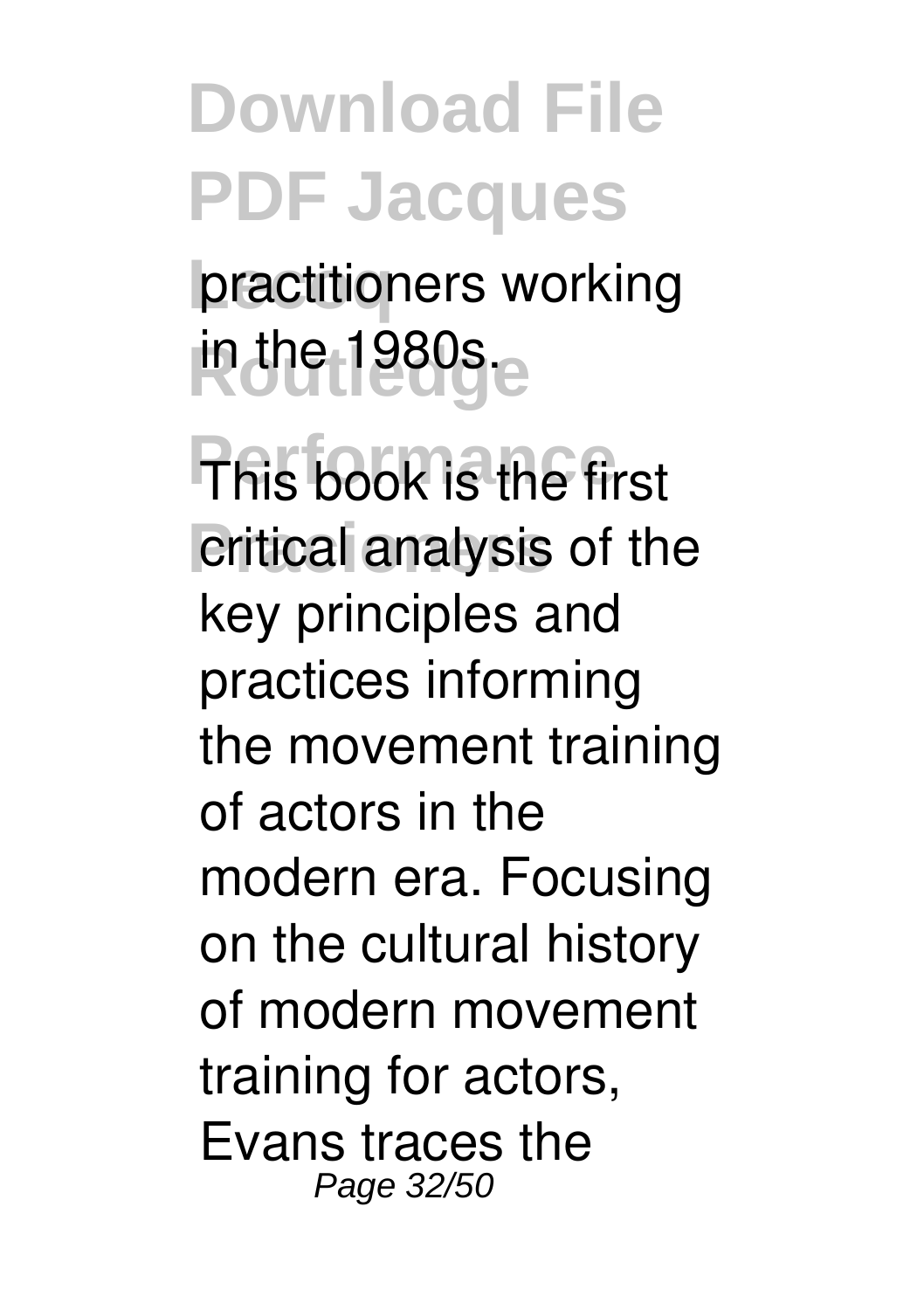development of the **Eneutral body as a Practice within drama** school training and significant area of the relationship between movement pedagogy and the operation of discipline and power in shaping the professional identity of the actor. The volume looks in detail at the influence Page 33/50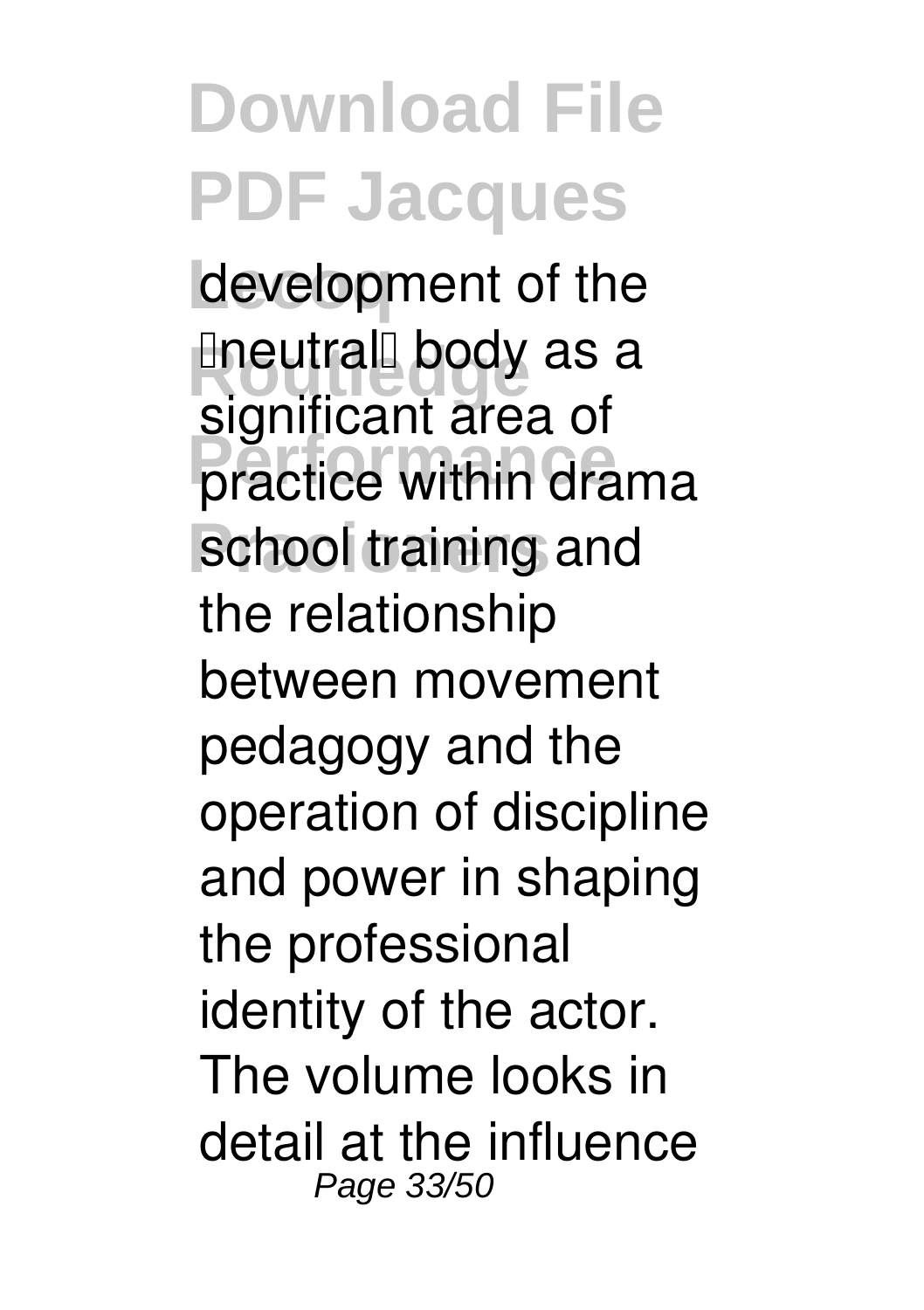of the leading figures in movement training **Personi, Alexander,** on twentieth century — Laban, Alexander, professional actor training, and is informed by interviews with students and staff at leading English drama schools. Mark Evans re-evaluates the significance of Page 34/50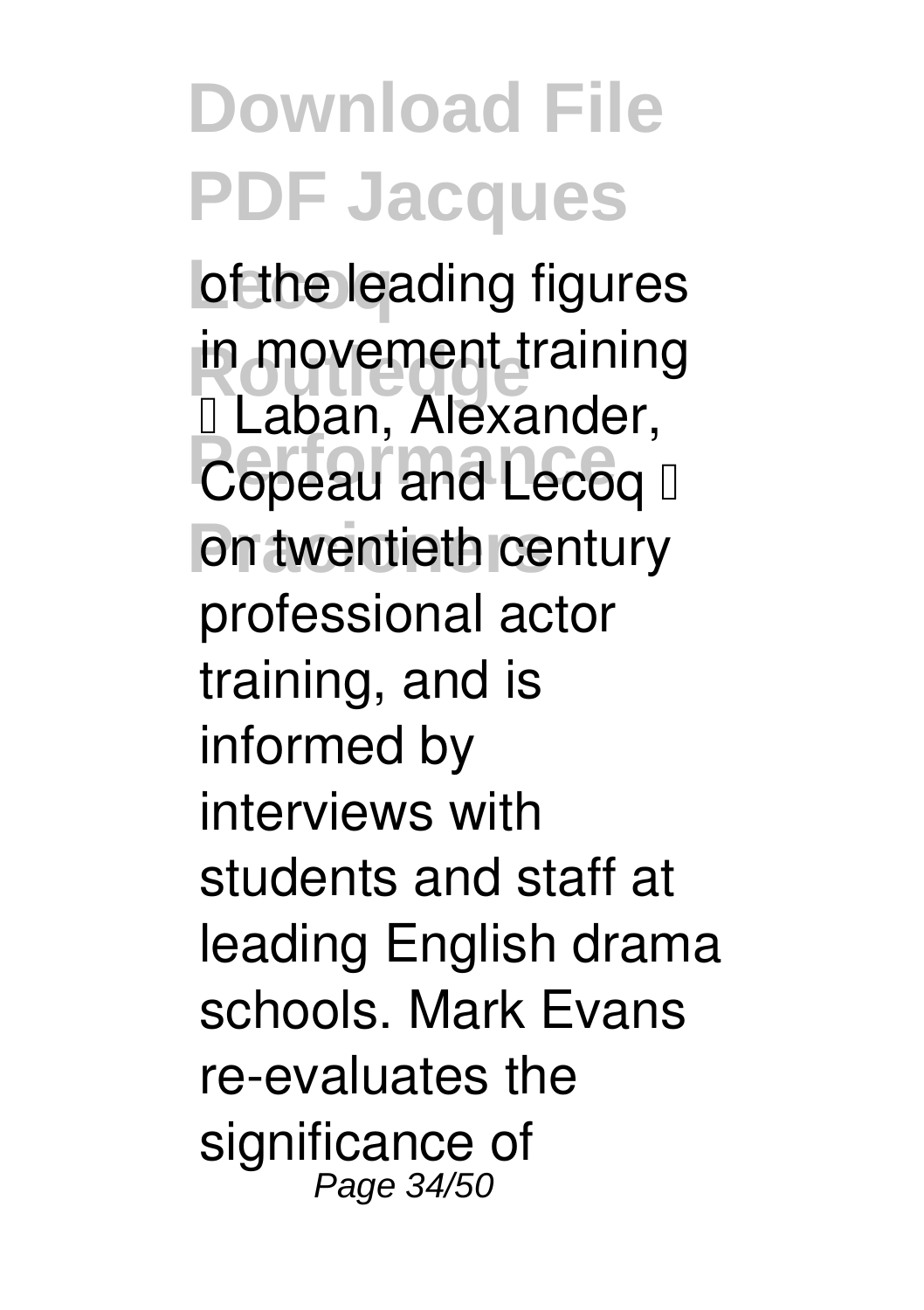movement training in the professional a new understanding of the body as a site drama school, offering for performative resistance to industrialization. Despite the publication of a  $number of$   $lhow$  to  $l$ books on movement training for the professional acting Page 35/50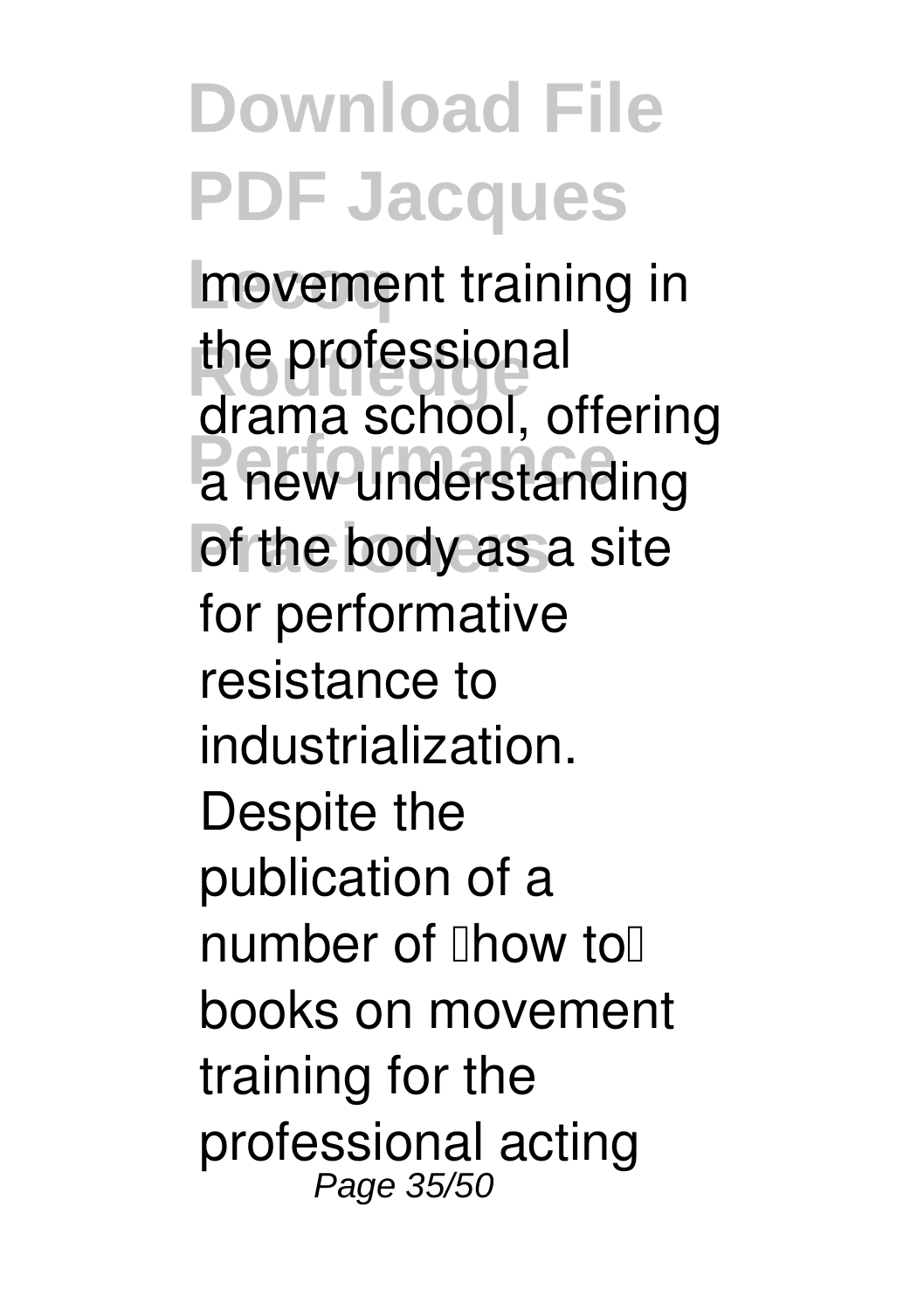student, this is the first text to look **Permits the unseen biography** of the behind the curtain and actor<sup>[</sup>s body.

The Routledge Companion to Jacques Lecoq presents a thorough overview and analysis of Jacques Lecoq's life, work and Page 36/50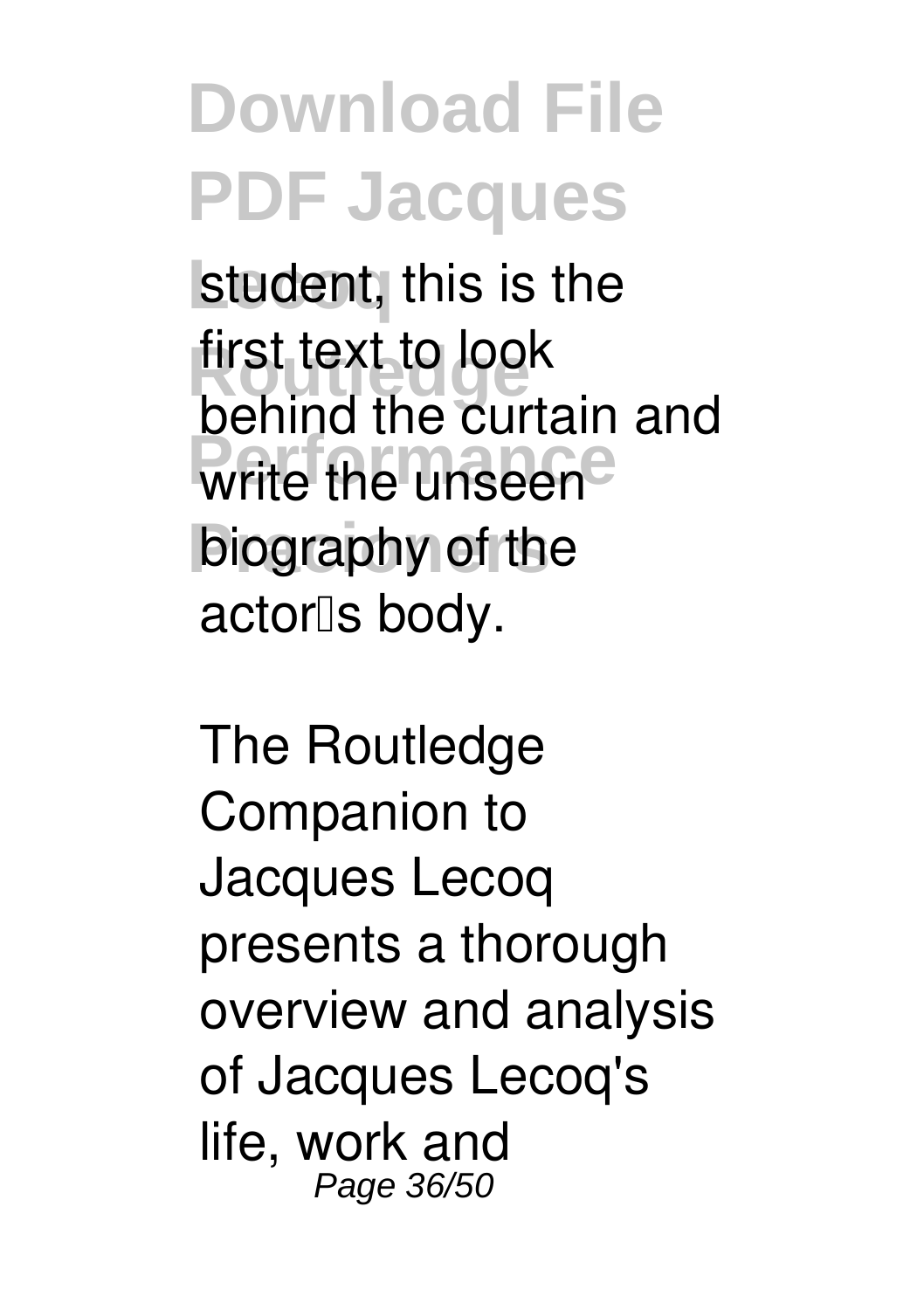**Lecoq** philosophy of theatre. **Through an** of specially<sup>ance</sup> commissioned exemplary collection chapters from leading writers, specialists and practitioners, it draws together writings and reflections on his pedagogy, his practice, and his influence on the wider Page 37/50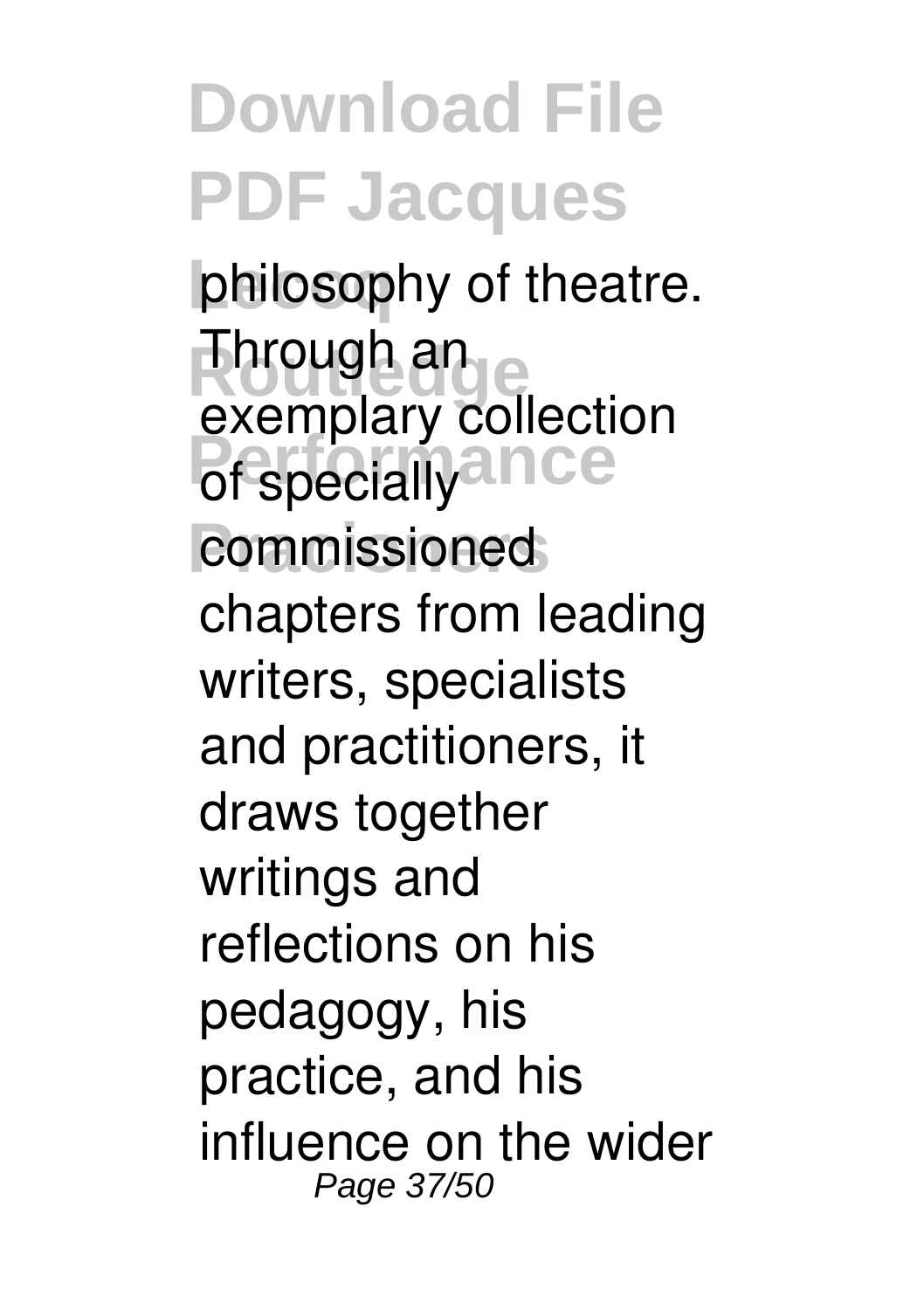theatrical **environment.** It is a to the work and <sup>e</sup> legacy of one of the comprehensive guide major figures of Western theatre in the second half of the twentieth century. In a four-part structure over fifty chapters, the book examines: The historical, artistic and social context out of Page 38/50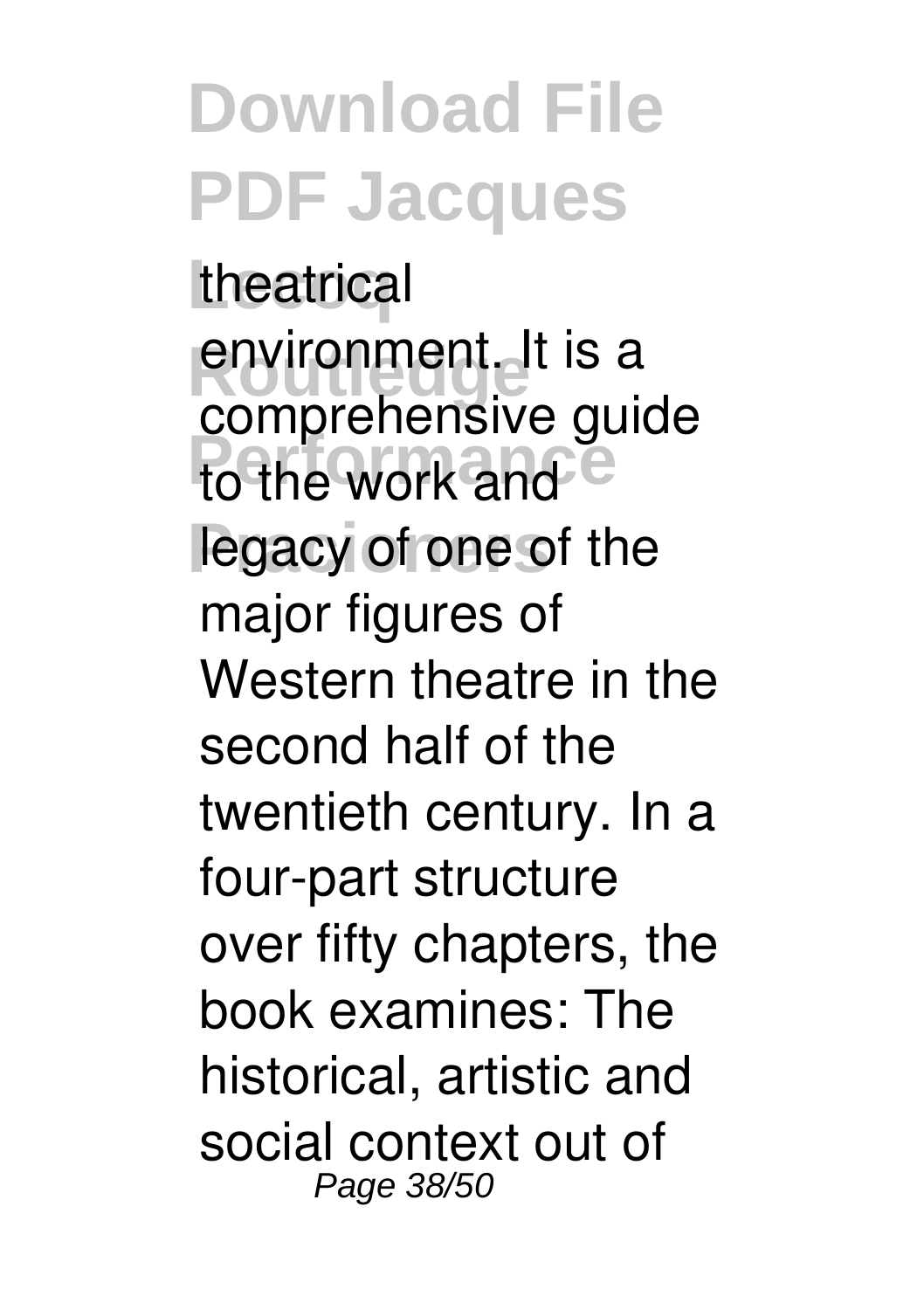**Lecoq** which Lecoq's work and pedagogy arose, such figures as<sup>ce</sup> **Pracioners** Jacques Copeau, and its relation to Antonin Artaud, Jean-Louis Barrault, and Dario Fo. Core themes of Lecoq's International School of Theatre, such as movement, play, improvisation, masks, language, comedy, Page 39/50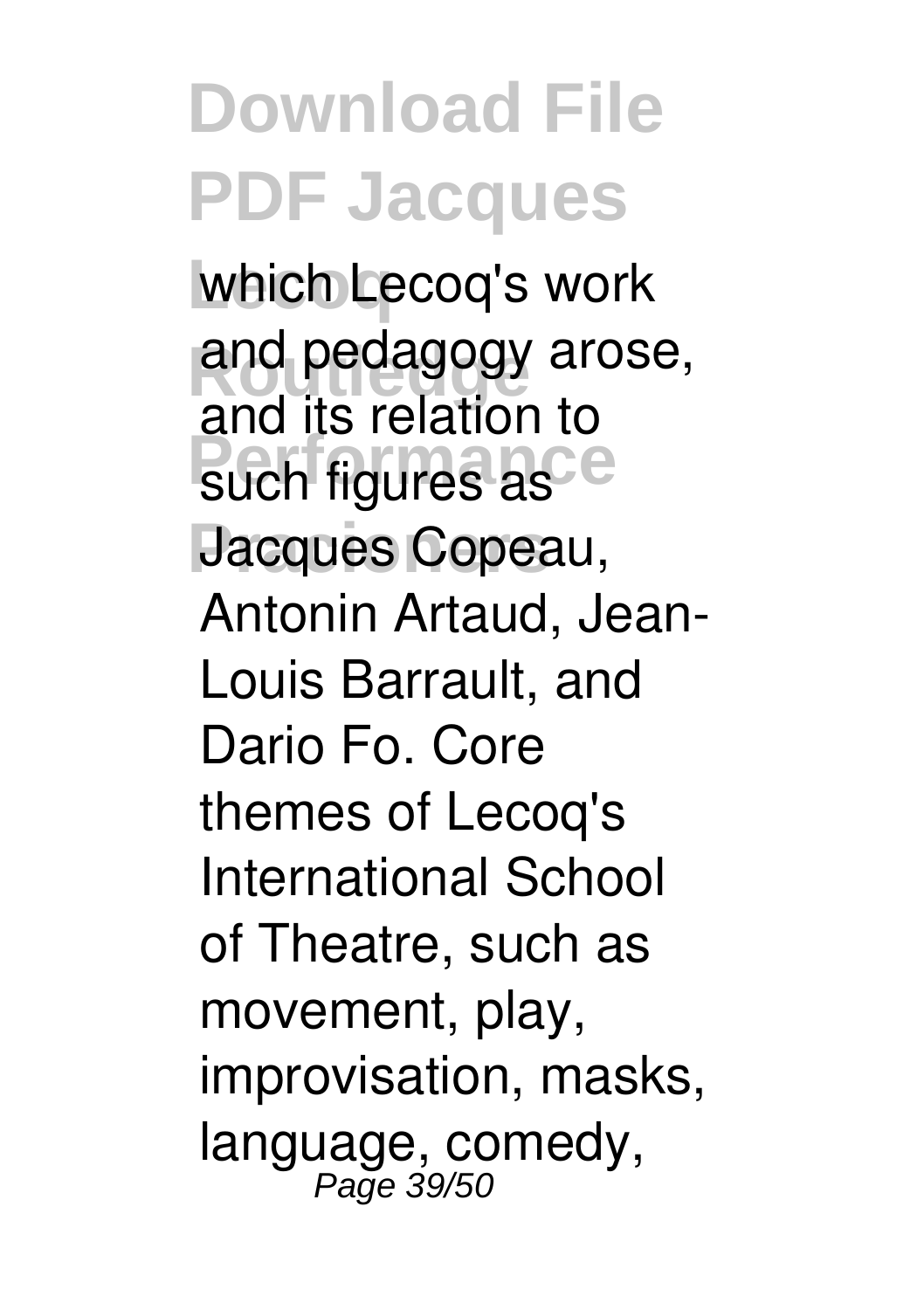and tragedy, investigated by former praduates of the **School. The rs** teachers and significance and value of his pedagogical approaches in the context of contemporary theatre practices. The diaspora of performance practice from the School, from Page 40/50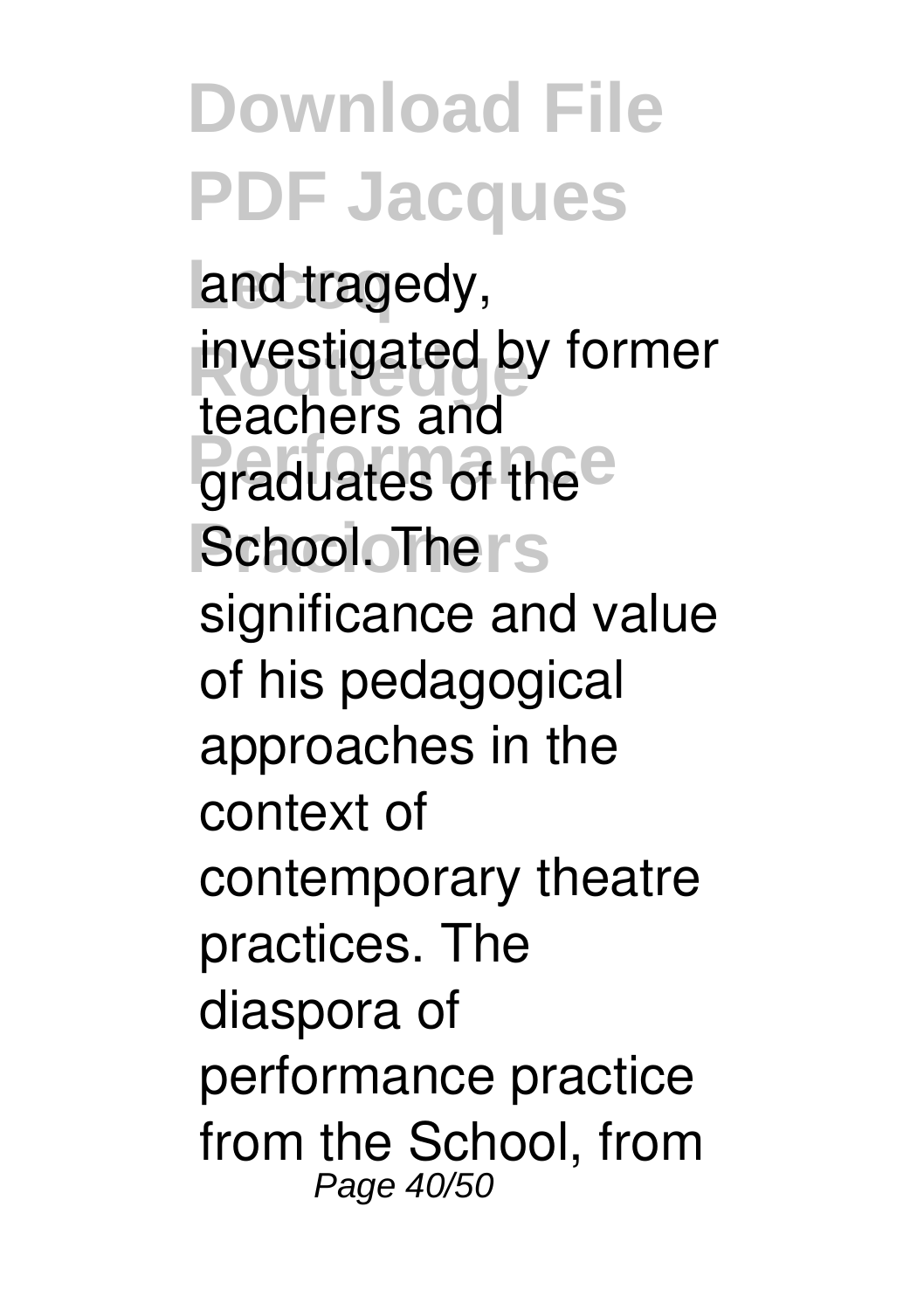the perspective of many of the most **Performance** themselves. This is an important and prominent artists authoritative guide for anyone interested in Lecoq's work.

Jacques Lecoq and the British Theatre brings together the first collection of essays in English to Page 41/50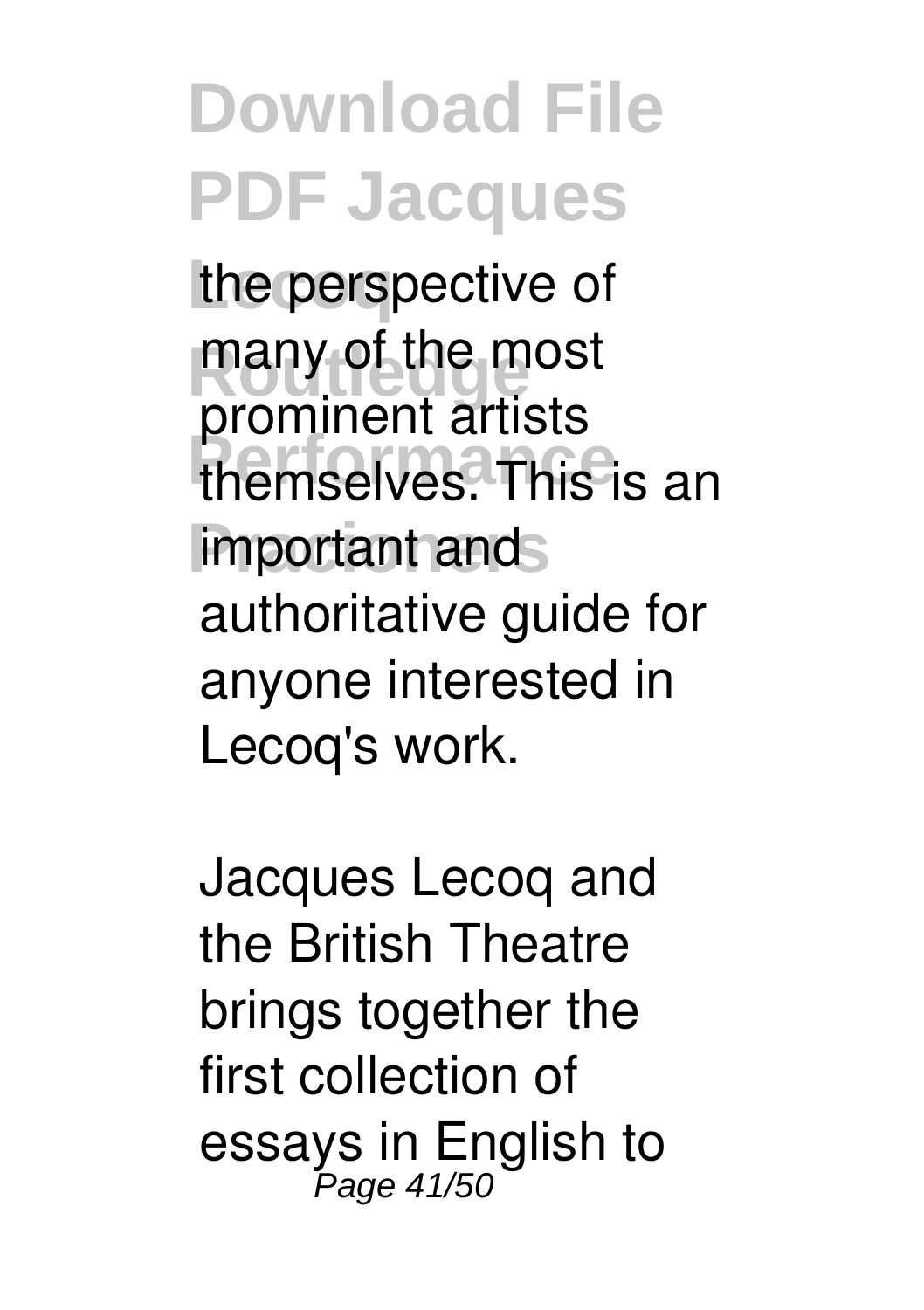**Lecoq** focus on Lecoq's **SCHOOL OF MIME Performance** four decades, at his school in Paris, school of mime and physical theatre. For Jacques Lecoq trained performers from all over the world and effected a quiet evolution in the theatre. The work of such highly successful Lecoq graduates as Theatre Page 42/50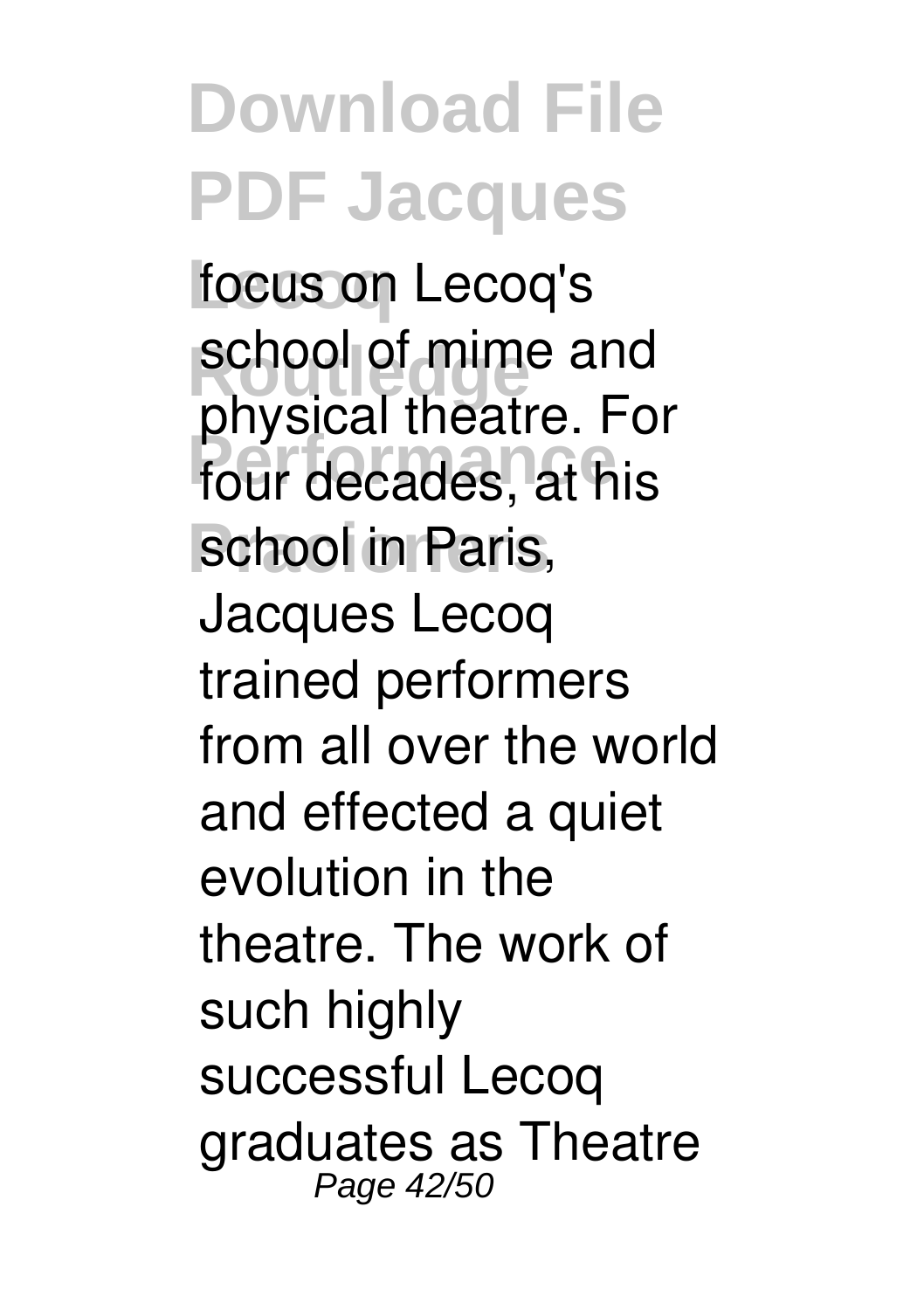**Lecoq** de Complicite (The Winter's Tale with the **Performance**<br> **Performance** Visit, The Street of Royal Shakespeare Crocodiles and The Causcasian Chalk Circle with the Royal National Theatre) has brought Lecoq's work to the attention of mainstream critics and audiences in Britain. Yet Complicte Page 43/50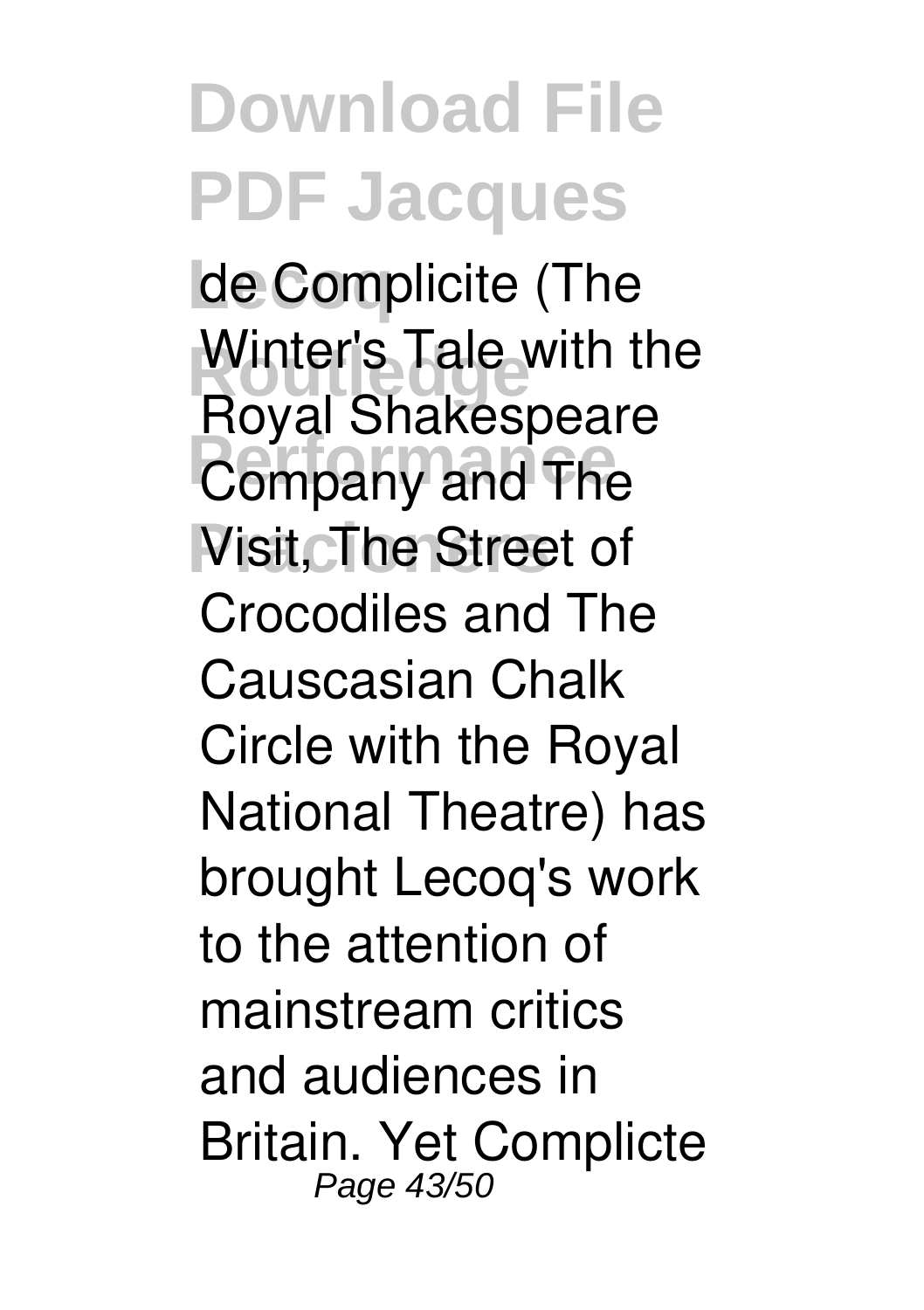**lis just the tip of the Routledge The** volume, most of them engaged in applying contributors to this Lecoq's work, chart some of the diverse ways in which it has had an impact on our conceptions of mime, physical theatre, actor training, devising street theatre and interculturalism. This Page 44/50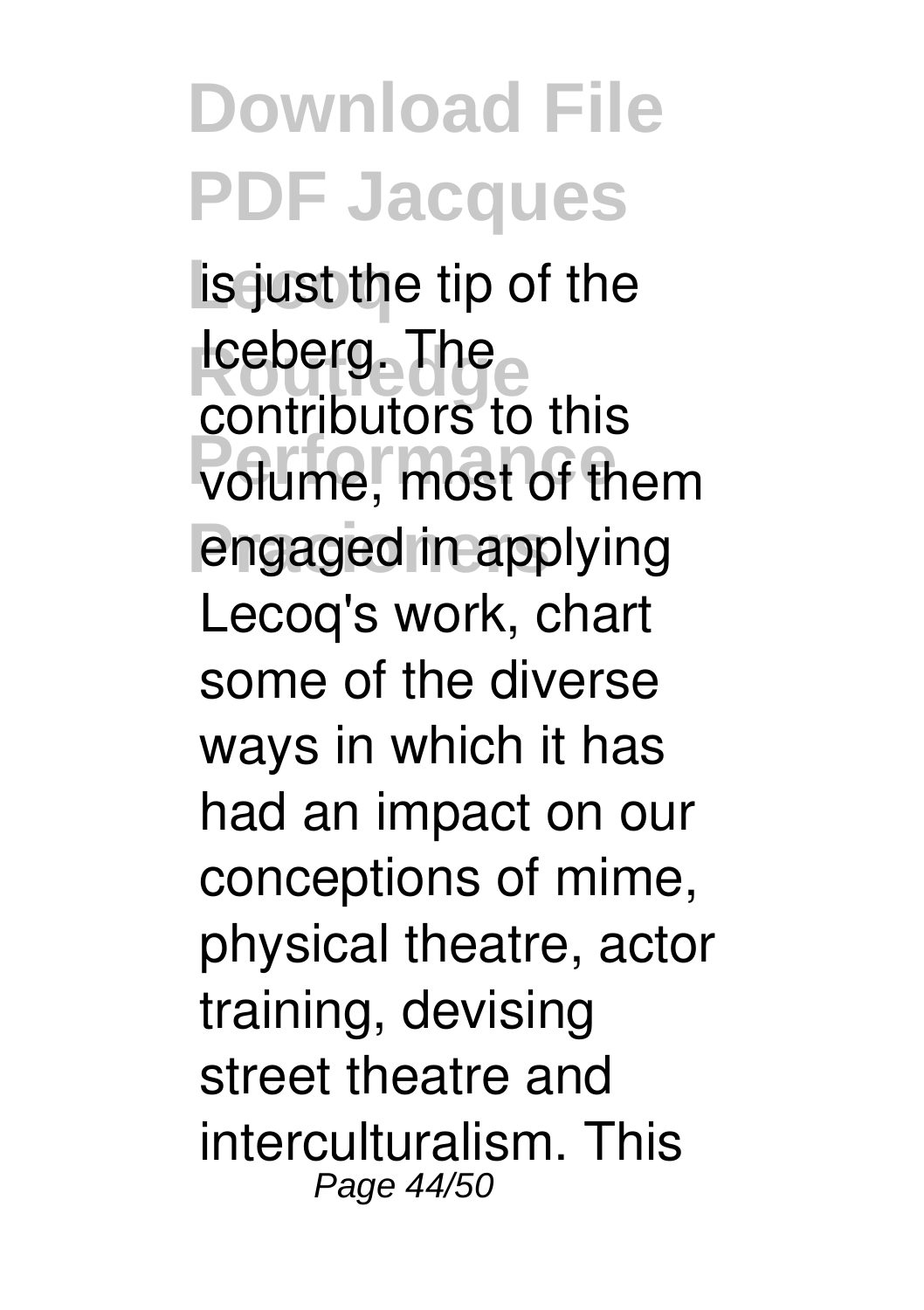lively - even provocative -**Performance** focuses academic debate and raises collection of essays awareness of the impact of Lecoq's work in Britain today.

Theatre in Practice is an accessible and wide-ranging exploration of the central practices and Page 45/50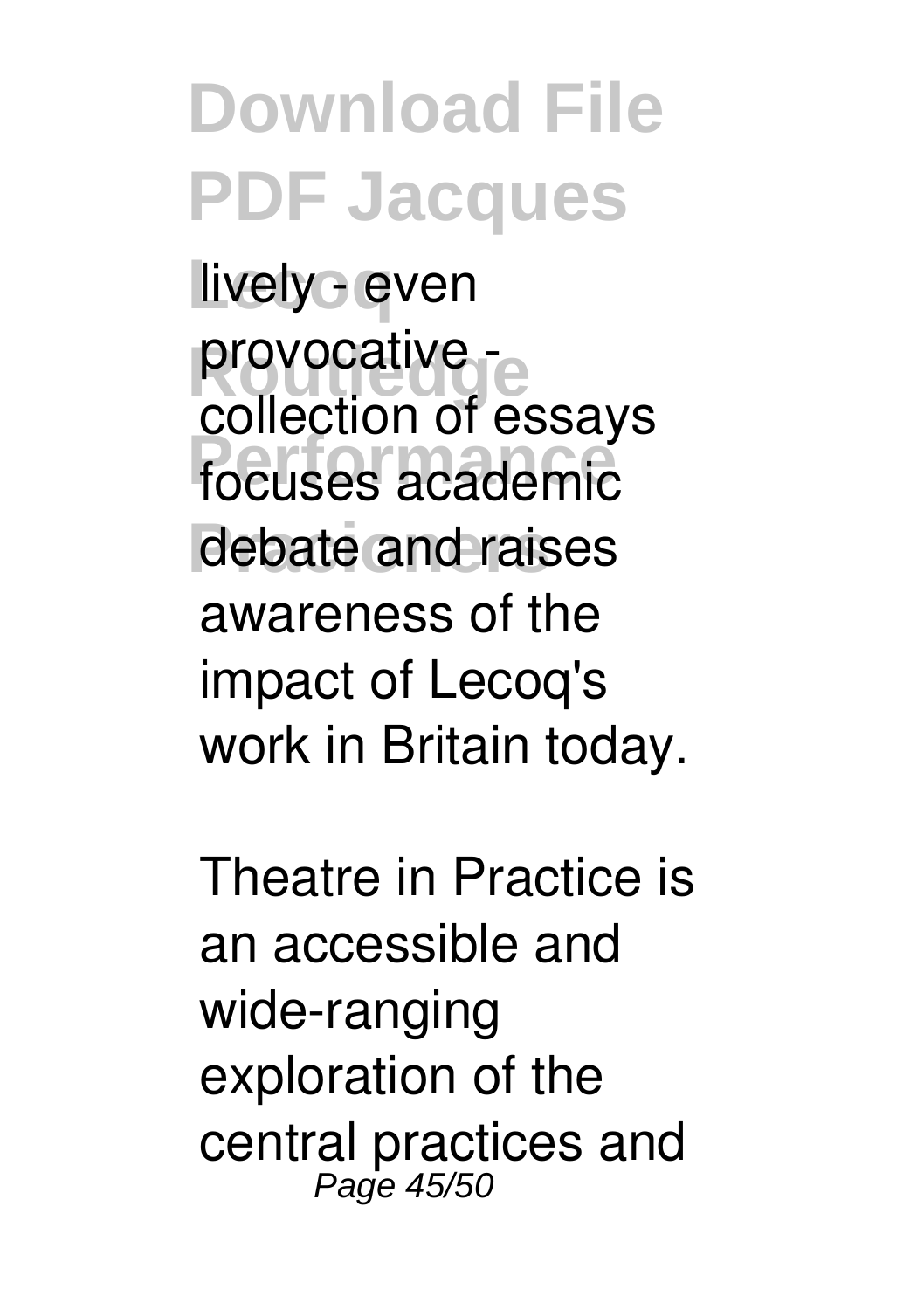**Lecoq** key practitioners **Routled** on the **Performance**<br> **Performance** beyond. Exploring various syllabi at A Stanislavski, Brecht, Artaud, Lecoq, Berkoff and Craig, as well as work from innovative theatre companies such as Complicite, Gecko and The Paper Birds, it combines an Page 46/50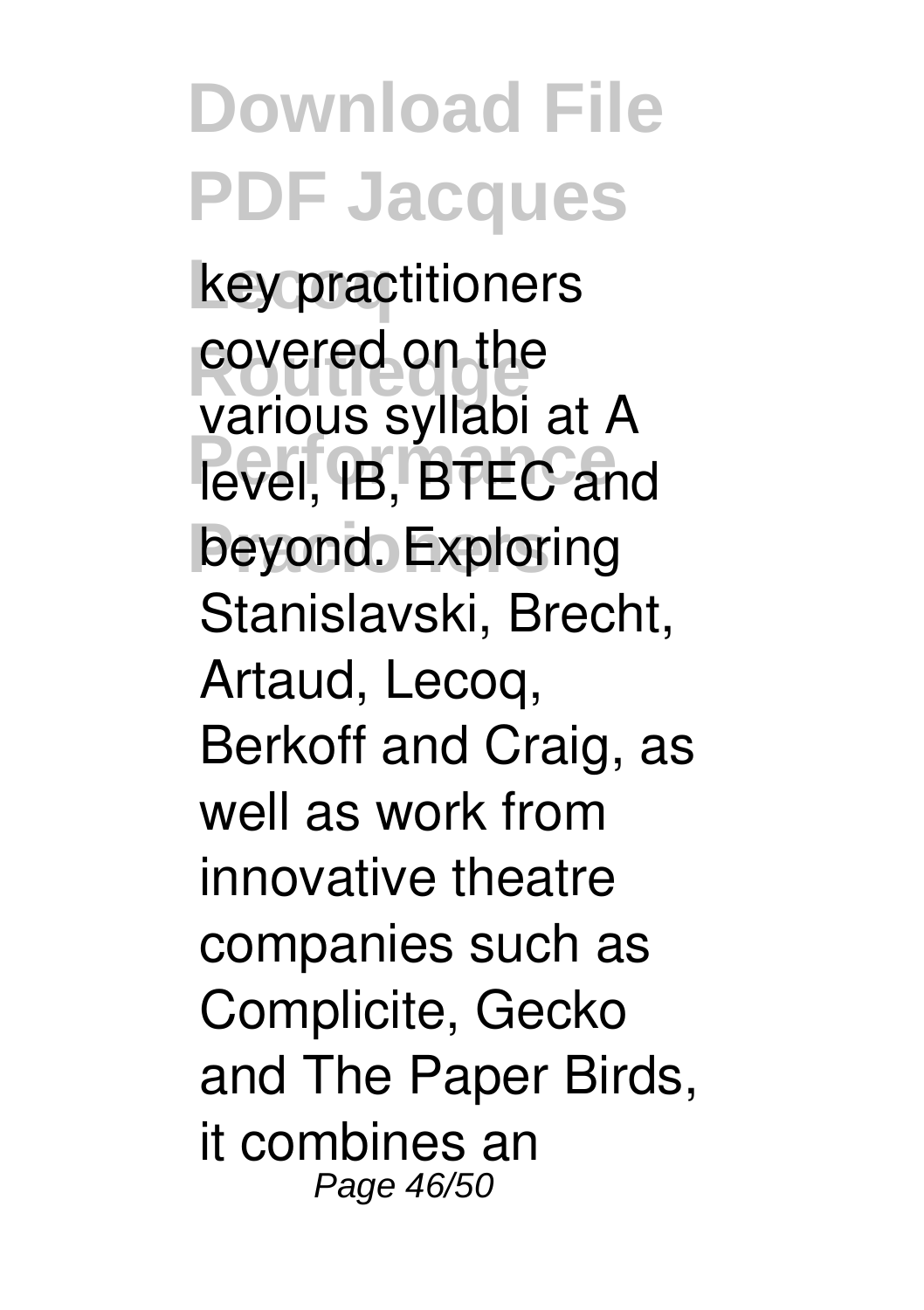**Lecoq** informal, unpretentious tone **Practical exercises. Revised and updated** with a wealth of to meet the most recent post-16 and A level drama requirements and to include some of the latest practices in theatre, this new edition offers a stepby-step approach to Page 47/50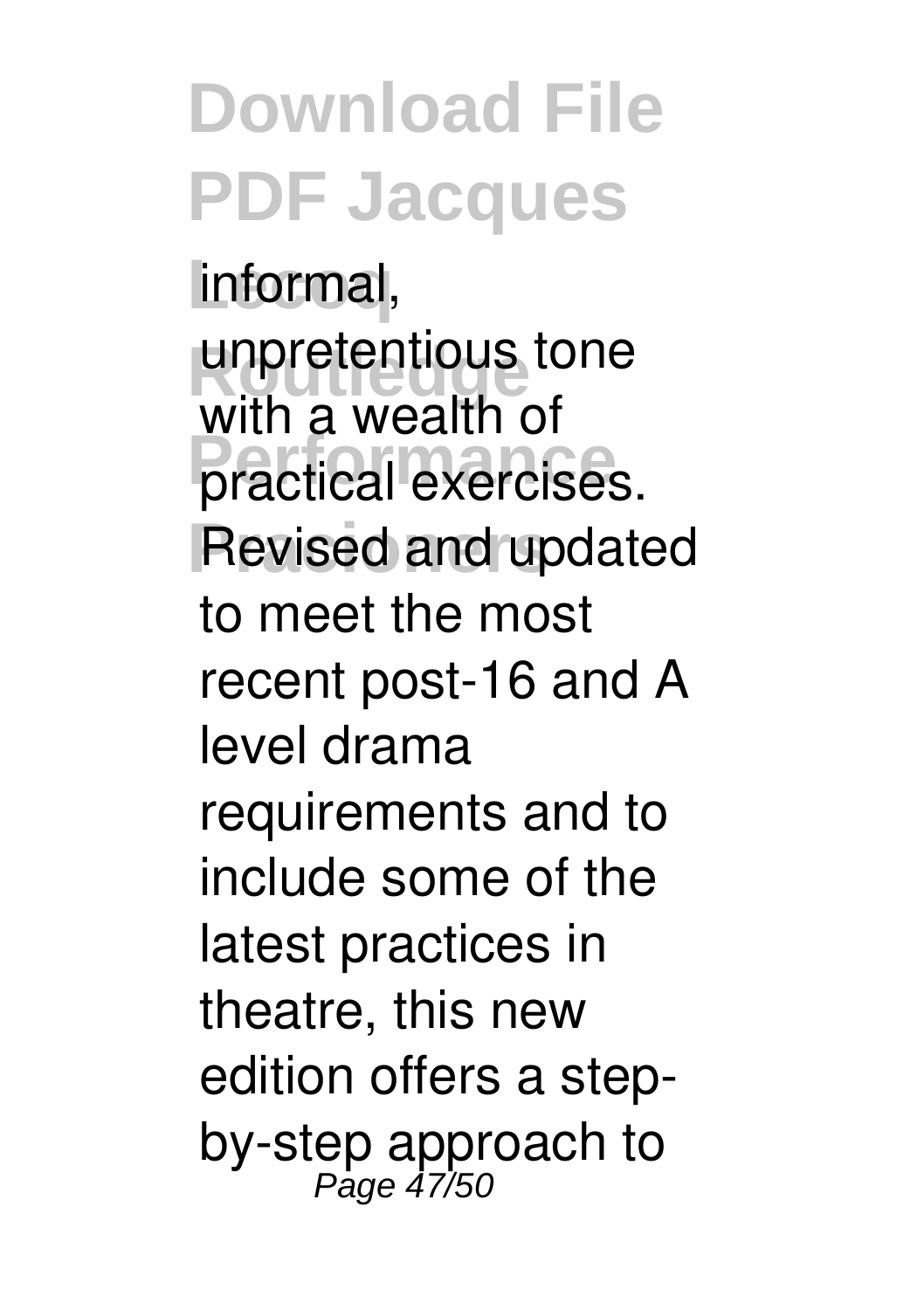**Lecoq** developing key skills such as devising, rehearsing<sup>ance</sup> mono/duologues and improvising, directing plays. Written by specialists with extensive experience leading workshops for the post-16 age-group, Theatre in Practice is a thorough and imaginative resource Page 48/50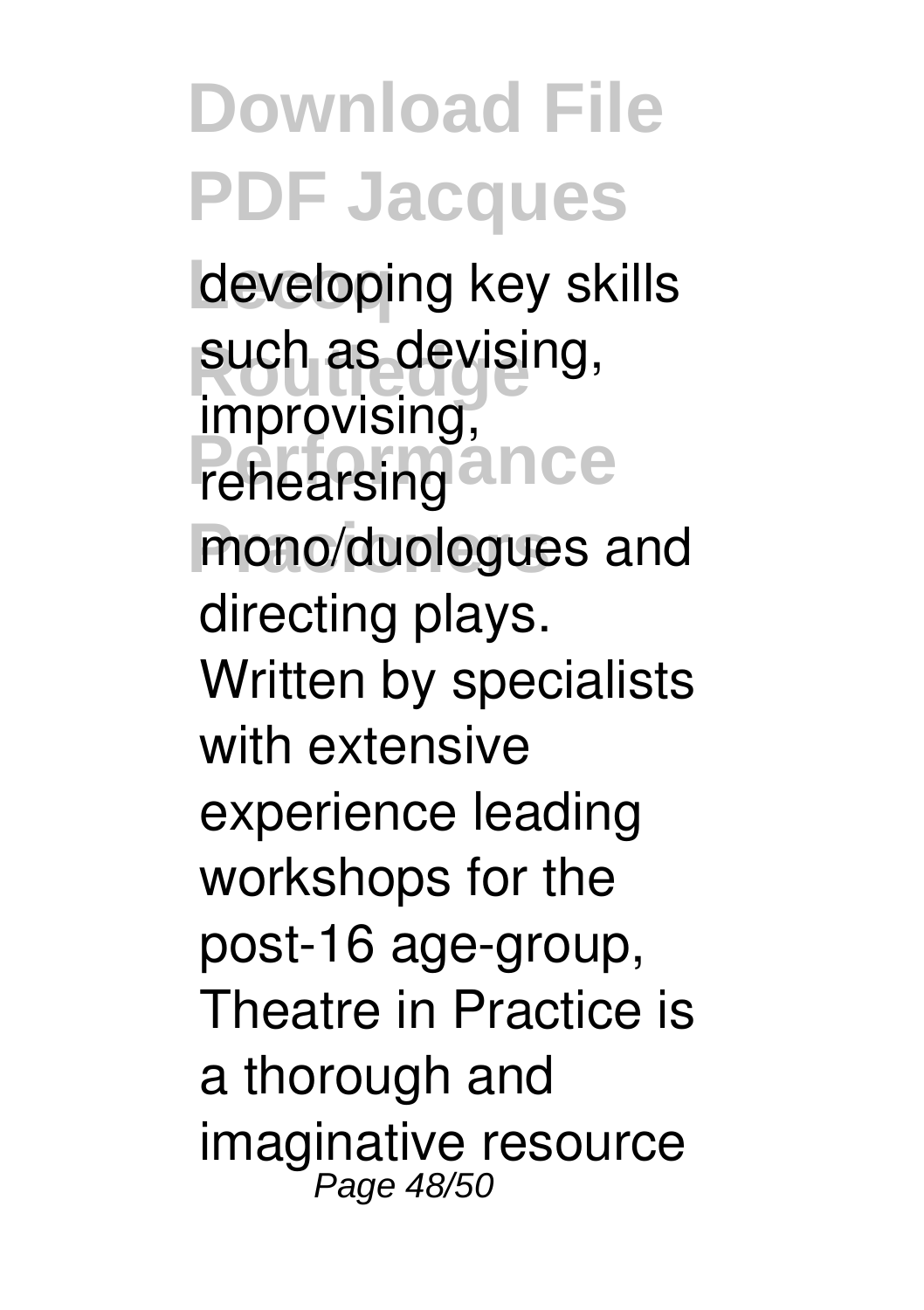that speaks directly to students. New for this exploring Artaud and how to use Artaud edition: A new chapter with text and when devising. A new chapter exploring the progression of practice from Lecoq to Complicite. A series of step-by-step exercises exploring the Gecko devising Page 49/50